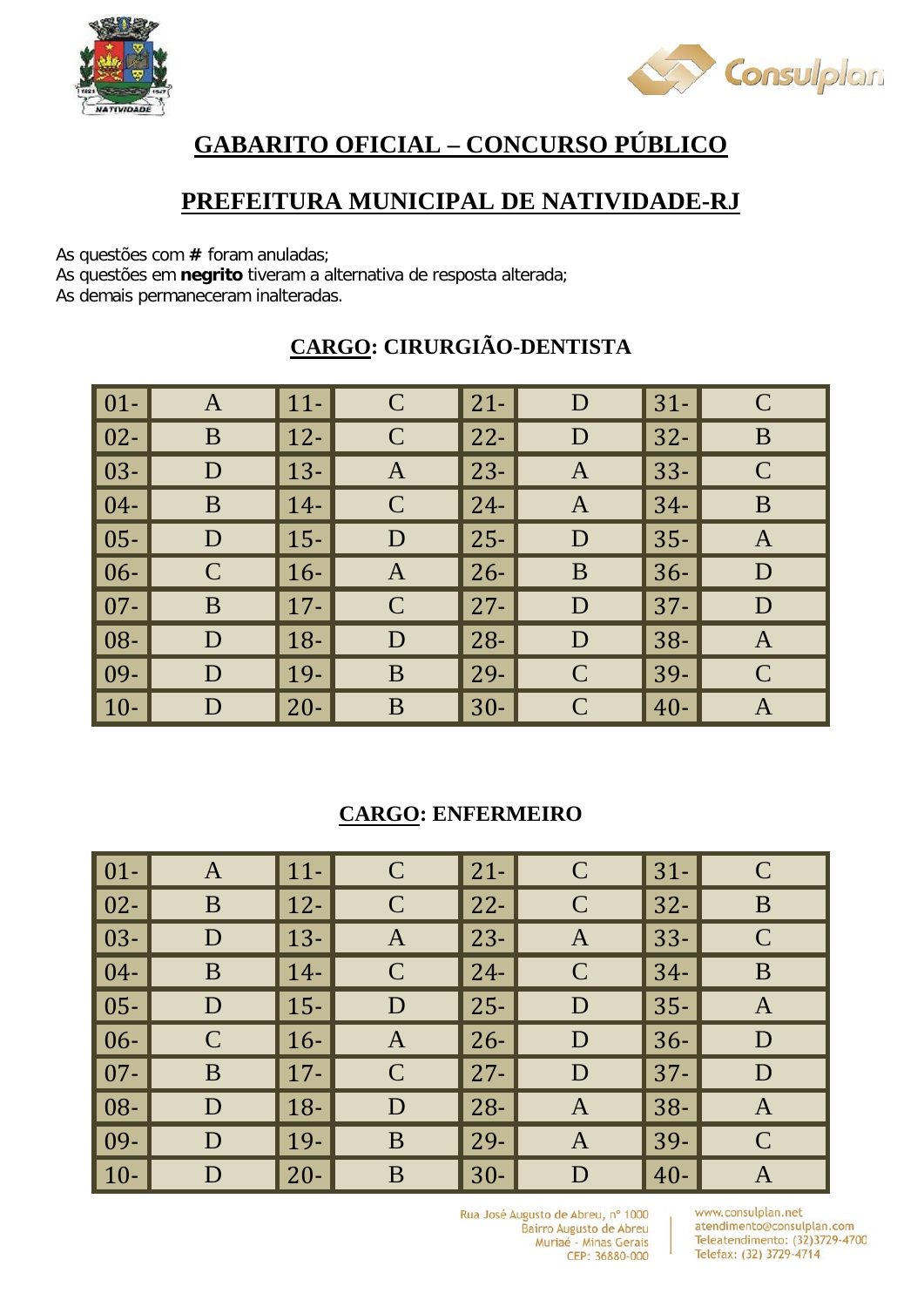



| $\vert 01 -$     | $\mathbf{A}$ | $11 -$      | $\mathbf C$   | $21 -$ | $\mathbf C$  | $31-$  | $\mathsf{C}$ |
|------------------|--------------|-------------|---------------|--------|--------------|--------|--------------|
| $\vert$ 02-      | B            | $12 -$      | $\mathbf C$   | $22 -$ | B            | $32 -$ | B            |
| $ 03-$           | D            | $13 -$      | A             | $23 -$ | D            | $33 -$ | $\mathbf C$  |
| $\vert 04-$      | B            | $14-$       | $\mathcal{C}$ | $24 -$ | D            | $34-$  | B            |
| $\vert$ 05-      | D            | $15-$       | D             | $25 -$ | B            | $35 -$ | $\mathbf{A}$ |
| $\vert 06 -$     | $\mathbf C$  | $16-$       | A             | $26 -$ | B            | $36-$  | D            |
| $\overline{107}$ | B            | $\vert$ 17- | $\mathcal{C}$ | $27 -$ | $\mathbf{A}$ | $37 -$ | D            |
| $\vert 08 -$     | D            | $18 -$      | D             | $28 -$ | D            | $38 -$ | A            |
| $\vert$ 09-      | D            | 19-         | B             | 29-    | A            | 39-    | $\mathbf C$  |
| $\vert$ 10-      | D            | $20 -$      | B             | $30-$  | D            | $40 -$ | $\mathbf{A}$ |

## **CARGO: FARMACÊUTICO**

### **CARGO: FISIOTERAPEUTA**

| $\vert$ 01- $\vert$ | $\mathbf{A}$ | $\vert$ 11- | $\mathcal{C}$ | $21 -$ | A             | $31-$  | $\mathsf{C}$ |
|---------------------|--------------|-------------|---------------|--------|---------------|--------|--------------|
| $\vert$ 02-         | B            | $\vert$ 12- | $\mathcal{C}$ | $22 -$ | D             | $32 -$ | B            |
| $\vert$ 03-         | D            | $13-$       | A             | $23 -$ | $\mathbf{A}$  | $33 -$ | $\mathbf C$  |
| $\vert 04-$         | B            | $14-$       | $\mathcal{C}$ | $24 -$ | D             | $34-$  | B            |
| $\vert$ 05-         | D            | $\vert$ 15- | D             | $25 -$ | D             | $35 -$ | A            |
| $\vert 06 -$        | $\mathsf{C}$ | $16-$       | $\mathbf{A}$  | $26 -$ | D             | $36 -$ | D            |
| $\vert$ 07-         | B            | $\vert$ 17- | $\mathcal{C}$ | $27 -$ | B             | 37-    | D            |
| $\vert 08 -$        | D            | $\vert$ 18- | D             | $28 -$ | $\mathcal{C}$ | $38-$  | A            |
| $\vert$ 09-         | D            | $\vert$ 19- | B             | 29-    | D             | $39-$  | $\mathbf C$  |
| $\vert$ 10-         | D            | $20 -$      | B             | $30-$  | D             | $40 -$ | A            |

Rua José Augusto de Abreu, nº 1000 Bairro Augusto de Abreu<br>Muriaé - Minas Gerais CEP: 36880-000

www.consulplan.net atendimento@consulplan.com Teleatendimento: (32)3729-4700 Telefax: (32) 3729-4714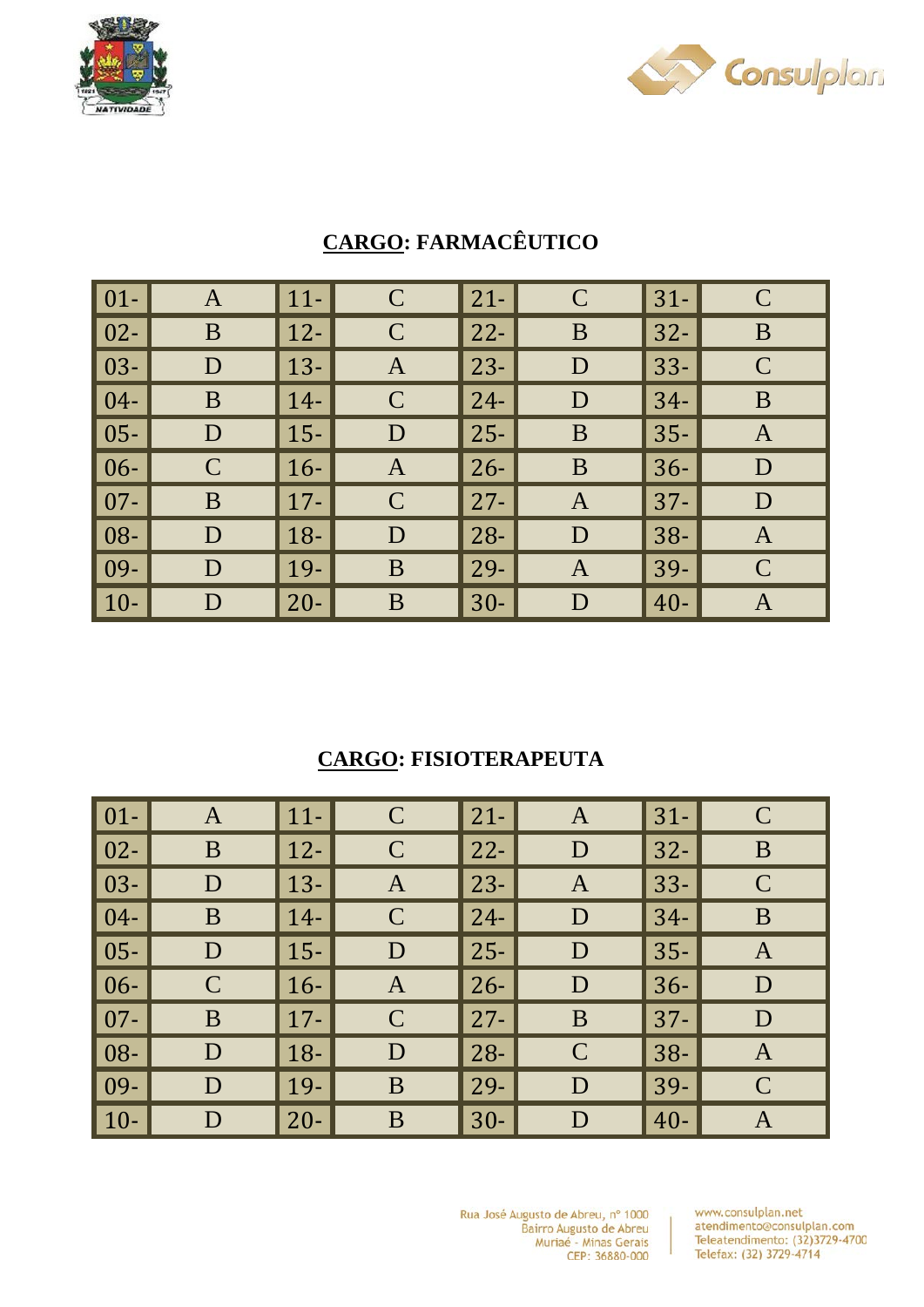



# **CARGO: MÉDICO**

| $\boxed{01}$     | A           | $11-$  | $\mathcal{C}$ | $21 -$ | B            | $31 -$ | $\mathsf{C}$ |
|------------------|-------------|--------|---------------|--------|--------------|--------|--------------|
| $\vert$ 02-      | B           | $12-$  | $\mathsf{C}$  | $22 -$ | $\mathsf{C}$ | $32 -$ | B            |
| $\vert$ 03-      | D           | $13 -$ | A             | $23 -$ | D            | $33 -$ | $\mathbf C$  |
| $\vert$ 04-      | B           | $14-$  | $\mathcal{C}$ | $24-$  | $\mathbf{A}$ | $34-$  | B            |
| $\vert$ 05-      | D           | $15 -$ | D             | $25 -$ | $\mathsf{C}$ | $35 -$ | A            |
| $\vert 06 -$     | $\mathbf C$ | $16-$  | $\mathbf{A}$  | $26 -$ | D            | $36 -$ | D            |
| $\overline{107}$ | B           | $17 -$ | $\mathcal{C}$ | $27 -$ | D            | $37 -$ | D            |
| $\vert$ 08-      | D           | $18-$  | D             | $28 -$ | A            | $38 -$ | $\mathbf{A}$ |
| $\vert$ 09-      | D           | 19-    | B             | $29-$  | B            | 39-    | $\mathbf C$  |
| $\vert$ 10-      | D           | $20 -$ | B             | $30-$  | A            | $40 -$ | A            |

# **CARGO: MÉDICO DO TRABALHO**

| $01 -$ | A           | $11-$  | $\mathcal{C}$ | $21 -$      | D             | $31 -$ | $\mathcal{C}$ |
|--------|-------------|--------|---------------|-------------|---------------|--------|---------------|
| $02 -$ | B           | $12-$  | $\mathcal{C}$ | $22 -$      | $\mathbf{A}$  | $32 -$ | B             |
| $03 -$ | D           | $13 -$ | A             | $23 -$      | $\mathsf{C}$  | $33 -$ | $\mathsf{C}$  |
| $04 -$ | B           | $14-$  | $\mathcal{C}$ | $\vert$ 24- | D             | $34-$  | B             |
| $05 -$ | D           | $15 -$ | D             | $\vert$ 25- | $\mathcal{C}$ | $35 -$ | A             |
| $06 -$ | $\mathbf C$ | $16-$  | $\mathbf A$   | $26 -$      | A             | $36-$  | D             |
| $07 -$ | B           | $17 -$ | $\mathcal{C}$ | $27 -$      | D             | $37 -$ | D             |
| 08-    | D           | $18-$  | D             | $28 -$      | $\mathcal{C}$ | $38-$  | A             |
| 09-    | D           | $19-$  | B             | $29-$       | B             | $39-$  | $\mathsf{C}$  |
| $10-$  | D           | $20 -$ | B             | $30-$       | $\mathcal C$  | $40 -$ | A             |

Rua José Augusto de Abreu, nº 1000 Bairro Augusto de Abreu<br>Muriaé - Minas Gerais CEP: 36880-000

www.consulplan.net atendimento@consulplan.com Teleatendimento: (32)3729-4700 Telefax: (32) 3729-4714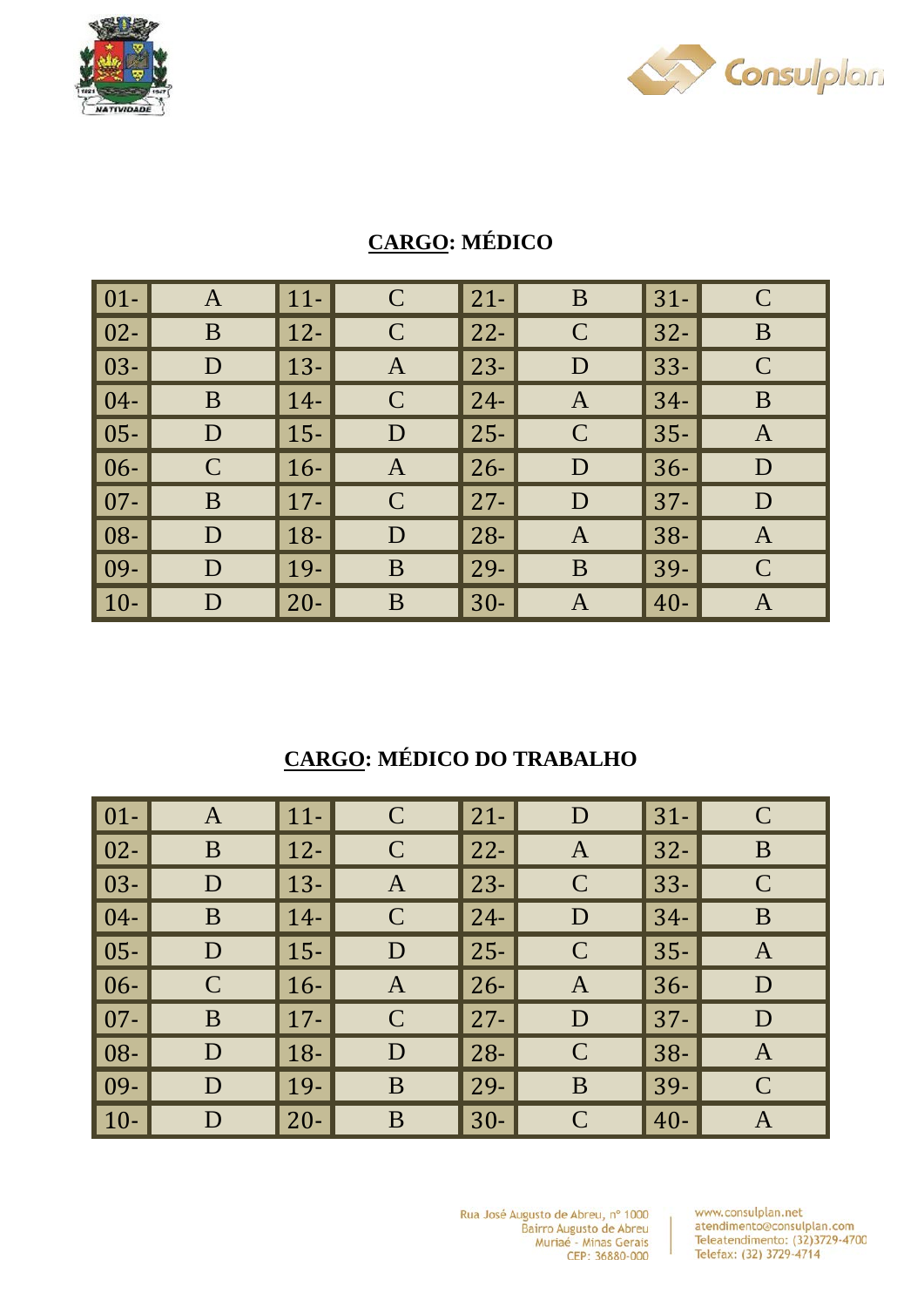



| $\vert 01 -$ | $\mathbf{A}$ | $11 -$ | $\mathbf C$   | $21 -$ | B            | $31-$  | $\mathsf{C}$ |
|--------------|--------------|--------|---------------|--------|--------------|--------|--------------|
| $\vert$ 02-  | B            | $12 -$ | $\mathsf{C}$  | $22 -$ | B            | $32 -$ | B            |
| $\vert$ 03-  | D            | $13 -$ | A             | $23 -$ | #            | $33 -$ | $\mathbf C$  |
| $\vert 04-$  | B            | $14-$  | $\mathcal{C}$ | $24 -$ | B            | $34-$  | B            |
| $\vert 05 -$ | D            | $15-$  | D             | $25 -$ | B            | $35 -$ | $\mathbf{A}$ |
| $\vert 06 -$ | $\mathsf{C}$ | $16-$  | A             | $26 -$ | D            | $36-$  | D            |
| $\vert$ 07-  | B            | $17 -$ | $\mathcal{C}$ | $27 -$ | D            | $37 -$ | D            |
| $\vert$ 08-  | D            | $18 -$ | D             | $28 -$ | $\mathsf{C}$ | $38 -$ | A            |
| $\vert$ 09-  | D            | 19-    | B             | 29-    | B            | 39-    | $\mathbf C$  |
| $\vert$ 10-  | D            | $20 -$ | B             | $30-$  | D            | $40 -$ | $\mathbf{A}$ |

#### **CARGO: NUTRICIONISTA**

# **CARGO: PSICÓLOGO**

| $\vert$ 01- $\vert$ | $\mathbf{A}$ | $\vert$ 11- | $\mathcal{C}$ | $21 -$ | B             | $31-$  | $\mathbf C$  |
|---------------------|--------------|-------------|---------------|--------|---------------|--------|--------------|
| $\vert$ 02-         | B            | $\vert$ 12- | $\mathcal{C}$ | $22 -$ | A             | $32 -$ | B            |
| $\vert$ 03-         | D            | $13 -$      | A             | $23 -$ | $\mathsf{C}$  | $33 -$ | $\mathbf C$  |
| $\vert$ 04-         | B            | $14-$       | $\mathcal{C}$ | $24 -$ | $\mathbf{A}$  | $34-$  | B            |
| $\vert$ 05-         | D            | $\vert$ 15- | D             | $25 -$ | $\mathcal{C}$ | $35 -$ | $\mathbf{A}$ |
| $\vert 06 -$        | $\mathbf C$  | $\vert$ 16- | $\mathbf{A}$  | $26 -$ | D             | $36 -$ | D            |
| $\vert$ 07-         | B            | $\vert$ 17- | $\mathcal{C}$ | $27 -$ | D             | $37 -$ | D            |
| $\vert$ 08-         | D            | $\vert$ 18- | D             | $28 -$ | D             | $38 -$ | A            |
| $\overline{109}$    | D            | $\vert$ 19- | B             | $29-$  | $\mathbf{A}$  | $39-$  | $\mathbf C$  |
| $\vert$ 10-         | D            | $20 -$      | B             | $30-$  | $\mathcal C$  | $40 -$ | A            |

Rua José Augusto de Abreu, nº 1000 Bairro Augusto de Abreu<br>Muriaé - Minas Gerais CEP: 36880-000

www.consulplan.net atendimento@consulplan.com<br>Teleatendimento: (32)3729-4700 Telefax: (32) 3729-4714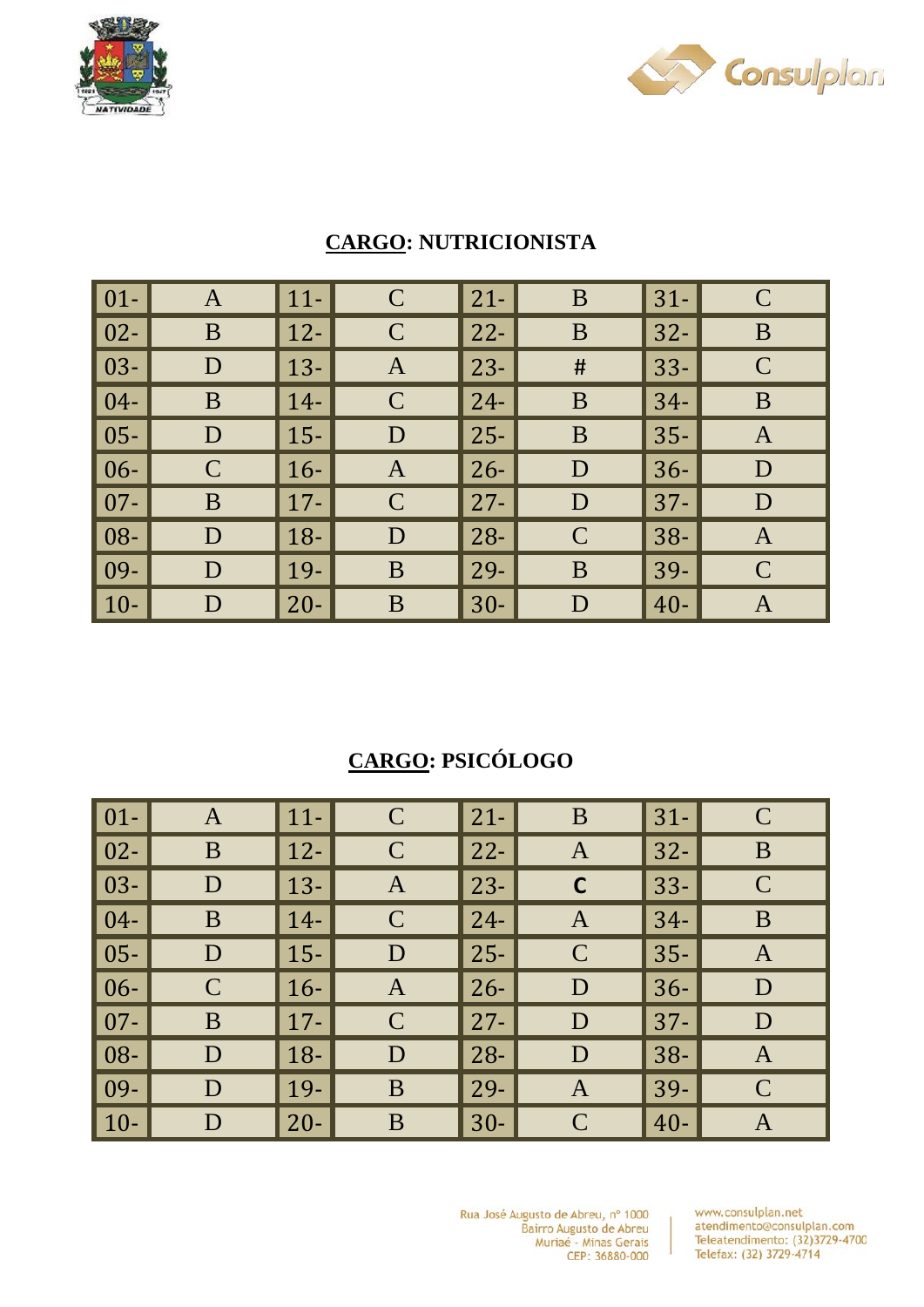



| $\vert 01 -$ | $\mathbf{A}$ | $11-$  | $\mathbf C$   | $21 -$ | B            | $31-$  | $\mathsf{C}$  |
|--------------|--------------|--------|---------------|--------|--------------|--------|---------------|
| $\vert$ 02-  | B            | $12 -$ | B             | $22 -$ | $\mathsf{C}$ | $32 -$ | B             |
| $\vert$ 03-  | D            | $13 -$ | $\mathcal{C}$ | $23 -$ | A            | $33 -$ | $\mathbf C$   |
| $\vert$ 04-  | B            | $14-$  | B             | $24-$  | D            | $34-$  | B             |
| $\vert$ 05-  | D            | $15-$  | D             | $25 -$ | $\mathbf{A}$ | $35 -$ | $\mathbf{A}$  |
| $\vert 06 -$ | $\mathbf C$  | $16-$  | D             | $26 -$ | D            | $36 -$ | D             |
| $\vert$ 07-  | B            | $17 -$ | D             | $27 -$ | $\mathbf{A}$ | $37 -$ | D             |
| $\vert$ 08-  | D            | $18-$  | D             | $28 -$ | $\mathbf{A}$ | $38 -$ | $\mathbf{A}$  |
| $\vert$ 09-  | D            | 19-    | $\mathbf{A}$  | 29-    | $\mathsf{C}$ | 39-    | $\mathcal{C}$ |
| $\vert$ 10-  | D            | $20 -$ | $\mathcal{C}$ | $30-$  | B            | $40 -$ | $\bm{A}$      |

# **CARGO: EDUCADOR FÍSICO**

### **CARGO: PEDAGOGO ORGANIZACIONAL**

| $\vert 01 - \vert$ | A           | $\vert$ 11- | $\mathcal{C}$ | $21 -$ | $\mathsf{C}$  | $31 -$ | $\mathsf{C}$ |
|--------------------|-------------|-------------|---------------|--------|---------------|--------|--------------|
| $\vert$ 02-        | B           | $\vert$ 12- | B             | $22 -$ | $\mathbf{A}$  | $32 -$ | B            |
| $\vert$ 03-        | D           | $13 -$      | $\mathcal{C}$ | $23 -$ | $\mathcal{C}$ | $33 -$ | $\mathbf C$  |
| $\vert 04-$        | B           | $14-$       | B             | $24 -$ | B             | $34-$  | B            |
| $\vert$ 05-        | D           | $\vert$ 15- | D             | $25 -$ | $\mathcal{C}$ | $35 -$ | A            |
| $\vert 06 -$       | $\mathbf C$ | $16-$       | D             | $26 -$ | $\mathsf{C}$  | $36-$  | D            |
| $\vert$ 07-        | B           | $\vert$ 17- | D             | $27 -$ | B             | $37 -$ | D            |
| $\vert 08 -$       | D           | $\vert$ 18- | D             | $28 -$ | D             | $38 -$ | A            |
| $\vert$ 09-        | D           | $\vert$ 19- | $\mathbf{A}$  | 29-    | B             | $39-$  | $\mathbf C$  |
| $\vert$ 10-        | D           | $20 -$      | $\mathcal{C}$ | $30-$  | D             | $40 -$ | A            |

Rua José Augusto de Abreu, nº 1000 Bairro Augusto de Abreu<br>Muriaé - Minas Gerais CEP: 36880-000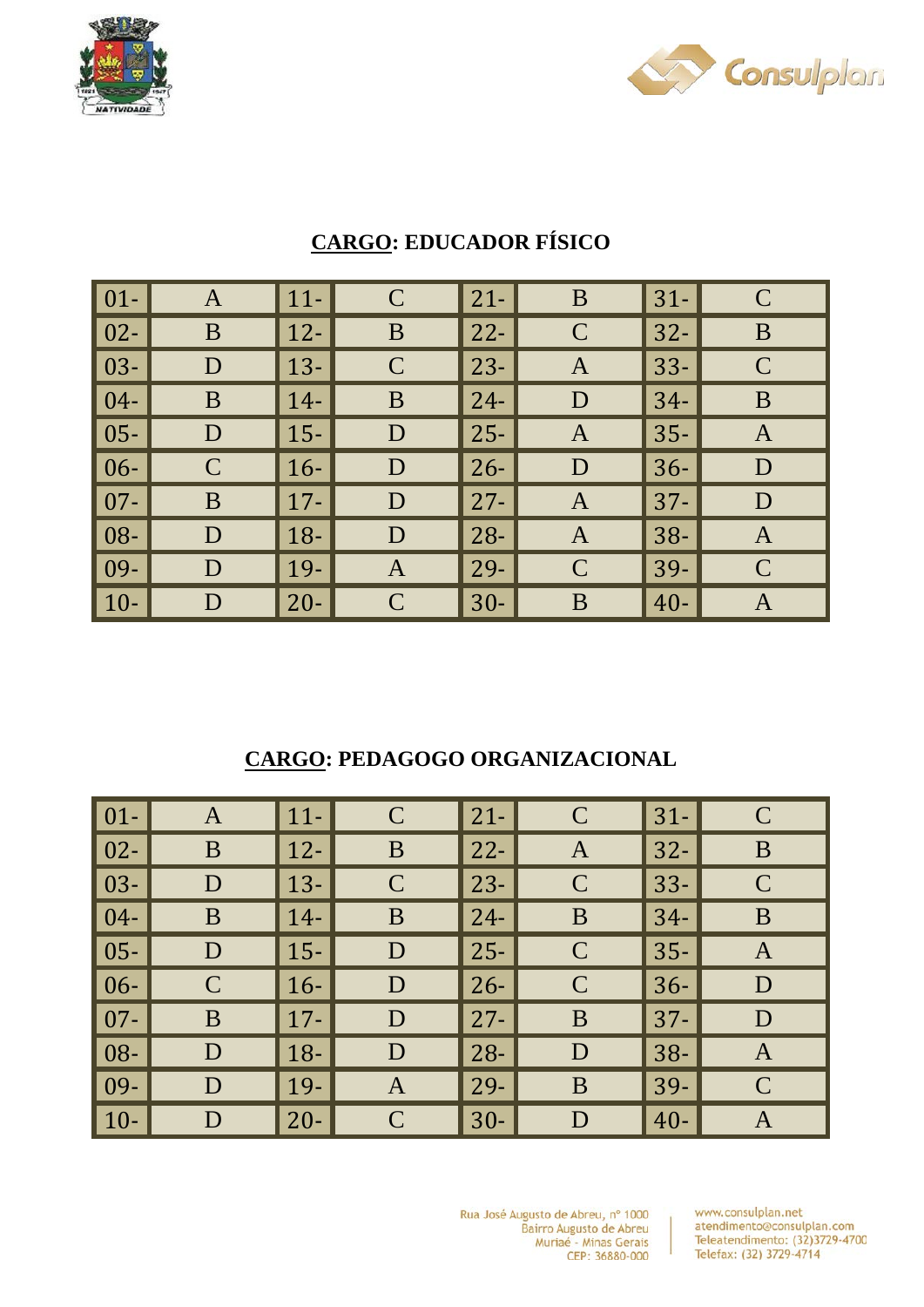



| $\vert$ 01- $\vert$ | A           | $11-$       | $\mathsf{C}$  | $21 -$ | B           | $31-$  | $\mathcal C$  |
|---------------------|-------------|-------------|---------------|--------|-------------|--------|---------------|
| $\vert$ 02-         | B           | $\vert$ 12- | B             | $22 -$ | B           | $32 -$ | B             |
| $\vert$ 03-         | D           | $\vert$ 13- | $\mathcal{C}$ | $23 -$ | B           | $33 -$ | $\mathcal{C}$ |
| $\vert$ 04-         | B           | $\vert$ 14- | B             | $24 -$ | D           | $34-$  | B             |
| $\vert$ 05-         | D           | $\vert$ 15- | D             | $25 -$ | A           | $35 -$ | A             |
| $\vert 06 -$        | $\mathbf C$ | $\vert$ 16- | D             | $26 -$ | D           | $36-$  | D             |
| $\vert$ 07-         | B           | $\vert$ 17- | D             | $27 -$ | B           | $37 -$ | D             |
| $\vert$ 08-         | D           | $\vert$ 18- | D             | $28 -$ | D           | $38-$  | $\mathbf{A}$  |
| $\vert$ 09-         | D           | $\vert$ 19- | A             | $29 -$ | $\mathbf C$ | 39-    | $\mathcal{C}$ |
| $\vert$ 10-         | D           | $\vert$ 20- | $\mathcal{C}$ | $30-$  | B           | $40 -$ | A             |

#### **CARGO: ANALISTA DE SISTEMAS**

### **CARGO: ARQUITETO**

| $01 -$ | $\mathbf{A}$ | $11-$  | $\mathcal{C}$ | $\vert$ 21-  | A             | $31 -$ | $\mathsf{C}$ |
|--------|--------------|--------|---------------|--------------|---------------|--------|--------------|
| $02 -$ | B            | $12 -$ | B             | $\vert$ 22-  | B             | $32 -$ | $\bf{B}$     |
| $03 -$ | D            | $13 -$ | $\mathcal{C}$ | $ 23-$       | A             | $33 -$ | $\mathbf C$  |
| $04 -$ | B            | $14-$  | B             | $\vert$ 24-  | $\mathcal{C}$ | $34-$  | B            |
| $05 -$ | D            | $15 -$ | D             | $\vert$ 25-  | A             | $35 -$ | A            |
| $06 -$ | $\mathbf C$  | $16-$  | D             | $\vert 26 -$ | $\mathcal{C}$ | $36-$  | D            |
| $07 -$ | B            | $17 -$ | D             | $\vert$ 27-  | $\mathcal{C}$ | $37 -$ | D            |
| 08-    | D            | $18-$  | D             | $\vert$ 28-  | A             | $38 -$ | A            |
| 09-    | D            | $19-$  | $\mathbf{A}$  | $\vert$ 29-  | $\bf{A}$      | 39-    | $\mathbf C$  |
| $10-$  | D            | $20 -$ | $\mathcal{C}$ | $\vert$ 30-  | D             | $40 -$ | A            |

Rua José Augusto de Abreu, nº 1000 Bairro Augusto de Abreu<br>Muriaé - Minas Gerais CEP: 36880-000

www.consulplan.net atendimento@consulplan.com Teleatendimento: (32)3729-4700 Telefax: (32) 3729-4714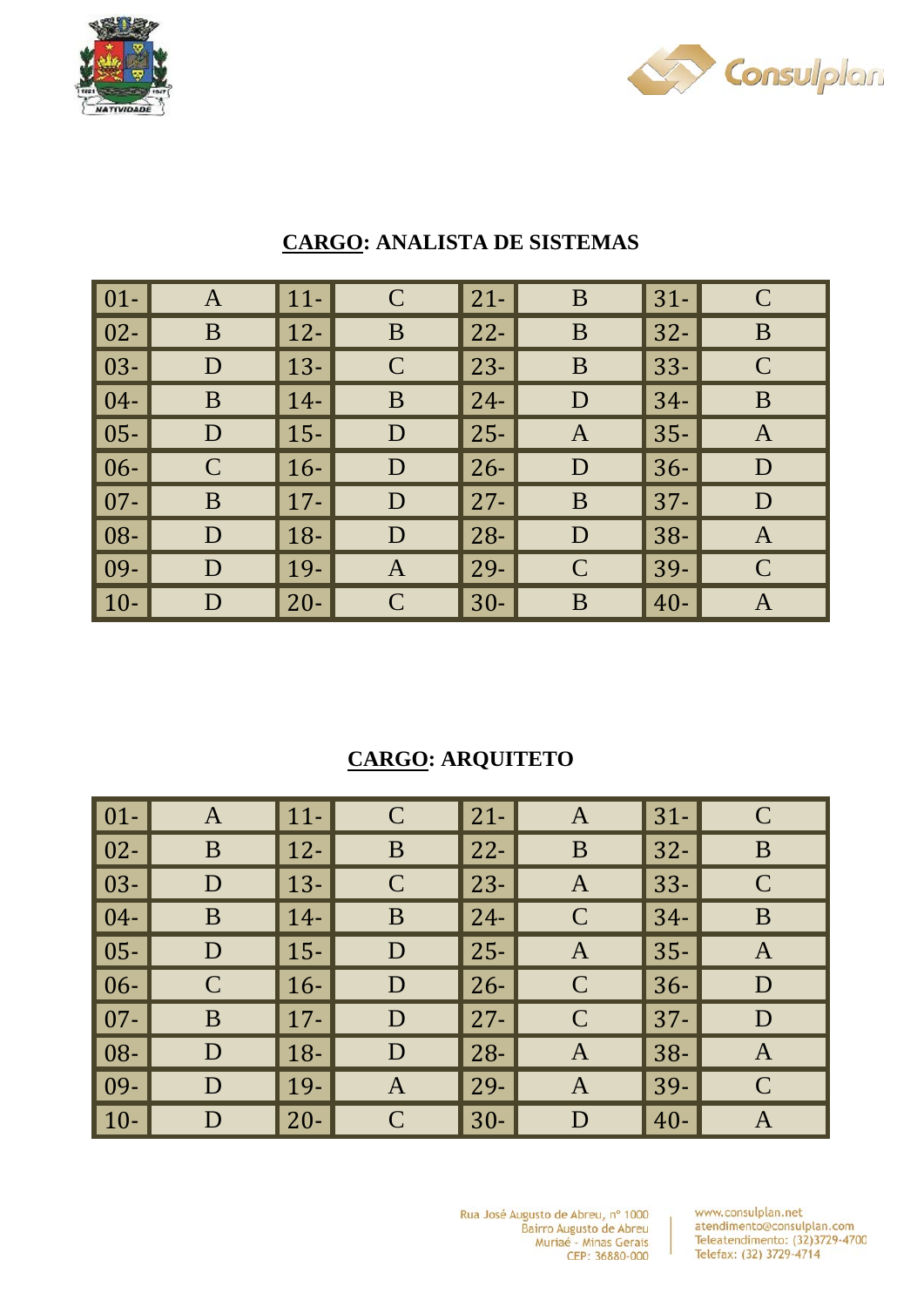



| $\vert 01 -$ | $\mathbf{A}$ | $11 -$      | $\mathbf C$   | $21 -$ | D            | $31-$  | $\mathcal{C}$ |
|--------------|--------------|-------------|---------------|--------|--------------|--------|---------------|
| $\boxed{02}$ | B            | $\vert$ 12- | B             | $22 -$ | $\mathsf{C}$ | $32 -$ | B             |
| $\vert$ 03-  | D            | $\vert$ 13- | $\mathcal{C}$ | $23 -$ | $\mathbf{A}$ | $33 -$ | $\mathsf{C}$  |
| $\vert 04-$  | B            | $14-$       | B             | $24 -$ | D            | $34-$  | B             |
| $\vert 05 -$ | D            | $15-$       | D             | $25 -$ | D            | $35 -$ | $\mathbf{A}$  |
| $\vert 06 -$ | $\mathsf{C}$ | $16-$       | D             | $26 -$ | A            | $36-$  | D             |
| $\vert 07 -$ | B            | $\vert$ 17- | D             | $27 -$ | B            | $37 -$ | D             |
| $\vert$ 08-  | D            | $18 -$      | D             | $28 -$ | B            | $38 -$ | $\mathbf{A}$  |
| $\vert$ 09-  | D            | $\vert$ 19- | A             | $29-$  | B            | 39-    | $\mathsf{C}$  |
| $ 10-$       | D            | $\vert$ 20- | $\mathcal{C}$ | $30-$  | B            | $40 -$ | $\mathbf{A}$  |

#### **CARGO: ASSISTENTE SOCIAL**

## **CARGO: BIÓLOGO**

| $ 01-$ | $\mathbf{A}$ | $\vert$ 11- | $\mathcal{C}$ | $21 -$ | B             | $31 -$     | $\mathsf{C}$ |
|--------|--------------|-------------|---------------|--------|---------------|------------|--------------|
| $02 -$ | B            | $\vert$ 12- | B             | $22 -$ | $\mathbf{A}$  | $32 -$     | B            |
| $03 -$ | D            | $\vert$ 13- | $\mathbf C$   | $23 -$ | $\mathbf{A}$  | 33-        | $\mathbf C$  |
| $04 -$ | B            | $14-$       | B             | $24 -$ | $\mathcal{C}$ | 34-        | B            |
| $05 -$ | D            | $15 -$      | D             | $25 -$ | D             | $35 -$     | $\mathbf{A}$ |
| $06 -$ | $\mathbf C$  | $16-$       | D             | $26 -$ | D             | $36 -$     | D            |
| $07 -$ | B            | $\vert$ 17- | D             | $27 -$ | A             | 37-        | D            |
| 08-    | D            | $18-$       | D             | $28 -$ | A             | $38-$      | A            |
| 09-    | D            | $\vert$ 19- | $\mathbf{A}$  | $29 -$ | B             | $139-$     | $\mathbf C$  |
| $10-$  | D            | $20 -$      | $\mathcal{C}$ | $30-$  | B             | $\mid 40-$ | A            |

Rua José Augusto de Abreu, nº 1000 Bairro Augusto de Abreu<br>Muriaé - Minas Gerais CEP: 36880-000

www.consulplan.net atendimento@consulplan.com<br>Teleatendimento: (32)3729-4700 Telefax: (32) 3729-4714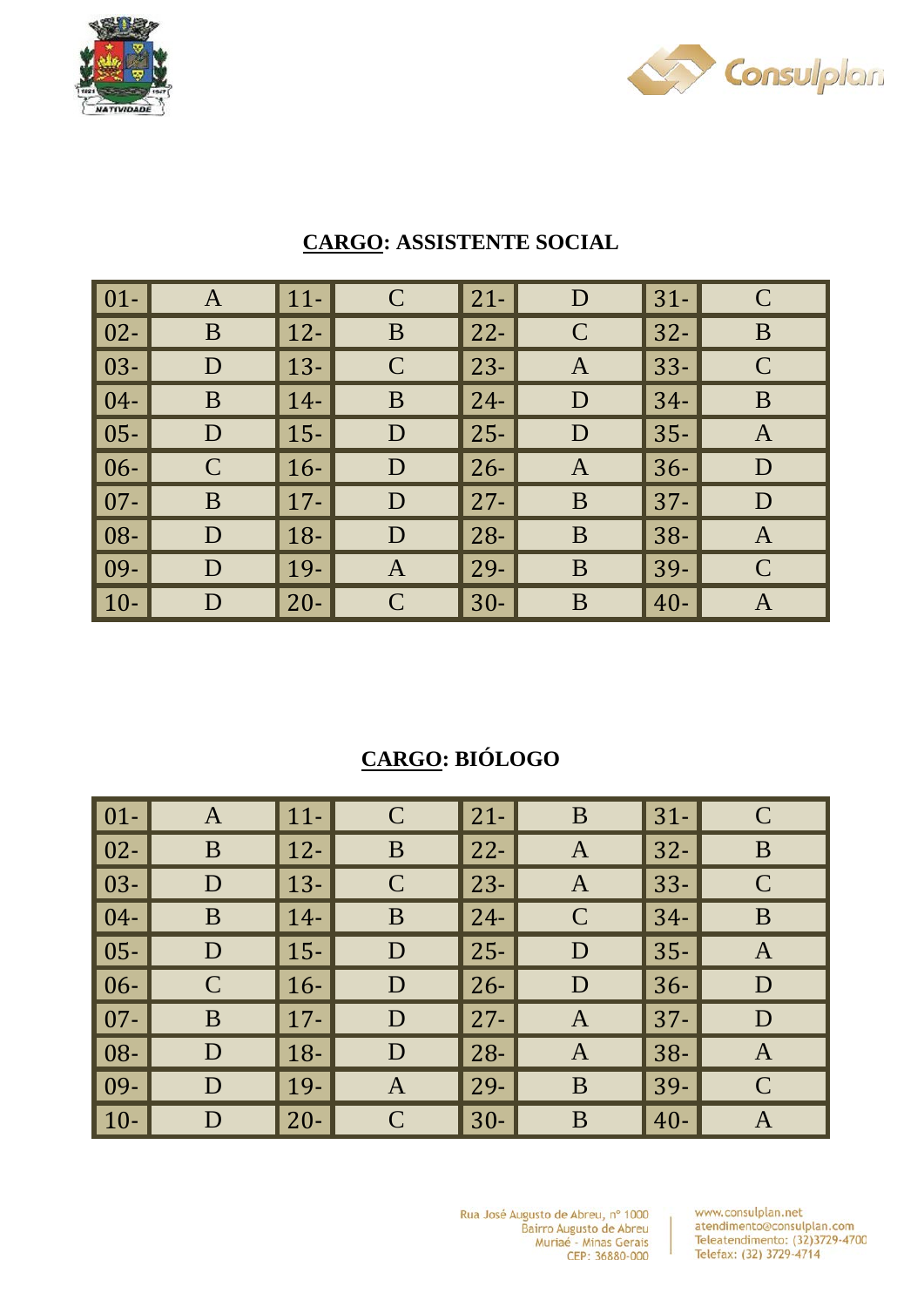



| $\vert 01 -$        | $\mathbf{A}$ | $11-$       | $\mathbf C$       | $21 -$ | $\mathbf C$  | $31-$  | $\mathbf C$  |
|---------------------|--------------|-------------|-------------------|--------|--------------|--------|--------------|
| $\vert$ 02-         | B            | $12-$       | B                 | $22 -$ | D            | $32 -$ | B            |
| $\vert$ 03- $\vert$ | D            | $13 -$      | $\mathcal{C}$     | $23 -$ | B            | $33 -$ | $\mathbf C$  |
| $\vert 04-$         | B            | $14-$       | B                 | $24 -$ | B            | $34-$  | B            |
| $\vert$ 05-         | D            | $15-$       | D                 | $25 -$ | B            | $35 -$ | $\mathbf{A}$ |
| $\vert 06 -$        | $\mathsf{C}$ | $16-$       | D                 | $26 -$ | D            | $36-$  | D            |
| $\vert$ 07-         | B            | $\vert$ 17- | D                 | $27 -$ | $\mathbf{A}$ | $37 -$ | D            |
| $\vert$ 08-         | D            | $18-$       | D                 | $28 -$ | D            | $38 -$ | $\mathbf{A}$ |
| $\vert$ 09-         | D            | 19-         | $\bm{\mathsf{A}}$ | $29-$  | D            | 39-    | $\mathbf C$  |
| $\vert$ 10-         | D            | $20 -$      | C                 | $30-$  | A            | $40 -$ | $\mathbf{A}$ |

#### **CARGO: CONTADOR**

### **CARGO: ECONOMISTA**

| $01 -$ | A            | $11-$  | $\mathcal{C}$ | $\vert$ 21- | D             | $31-$  | $\mathsf{C}$ |
|--------|--------------|--------|---------------|-------------|---------------|--------|--------------|
| $02 -$ | B            | $12-$  | B             | $\vert$ 22- | B             | $32 -$ | $\bf{B}$     |
| $03 -$ | $\mathbf D$  | $13 -$ | $\mathsf{C}$  | $ 23-$      | D             | $33 -$ | $\mathbf C$  |
| $04 -$ | B            | $14-$  | B             | $\vert$ 24- | D             | $34-$  | $\bf{B}$     |
| $05 -$ | D            | $15-$  | D             | $\vert$ 25- | A             | $35 -$ | A            |
| $06 -$ | $\mathsf{C}$ | $16-$  | D             | $\vert$ 26- | B             | $36 -$ | D            |
| $07 -$ | B            | $17 -$ | D             | $\vert$ 27- | $\mathbf{A}$  | $37 -$ | D            |
| 08-    | D            | $18-$  | D             | $\vert$ 28- | A             | $38 -$ | A            |
| 09-    | D            | 19-    | $\mathbf{A}$  | $\vert$ 29- | D             | 39-    | $\mathbf C$  |
| $10-$  | D            | $20 -$ | $\mathcal{C}$ | $\vert$ 30- | $\mathcal{C}$ | $40 -$ | A            |

Rua José Augusto de Abreu, nº 1000 Bairro Augusto de Abreu<br>Muriaé - Minas Gerais CEP: 36880-000

www.consulplan.net atendimento@consulplan.com<br>Teleatendimento: (32)3729-4700 Telefax: (32) 3729-4714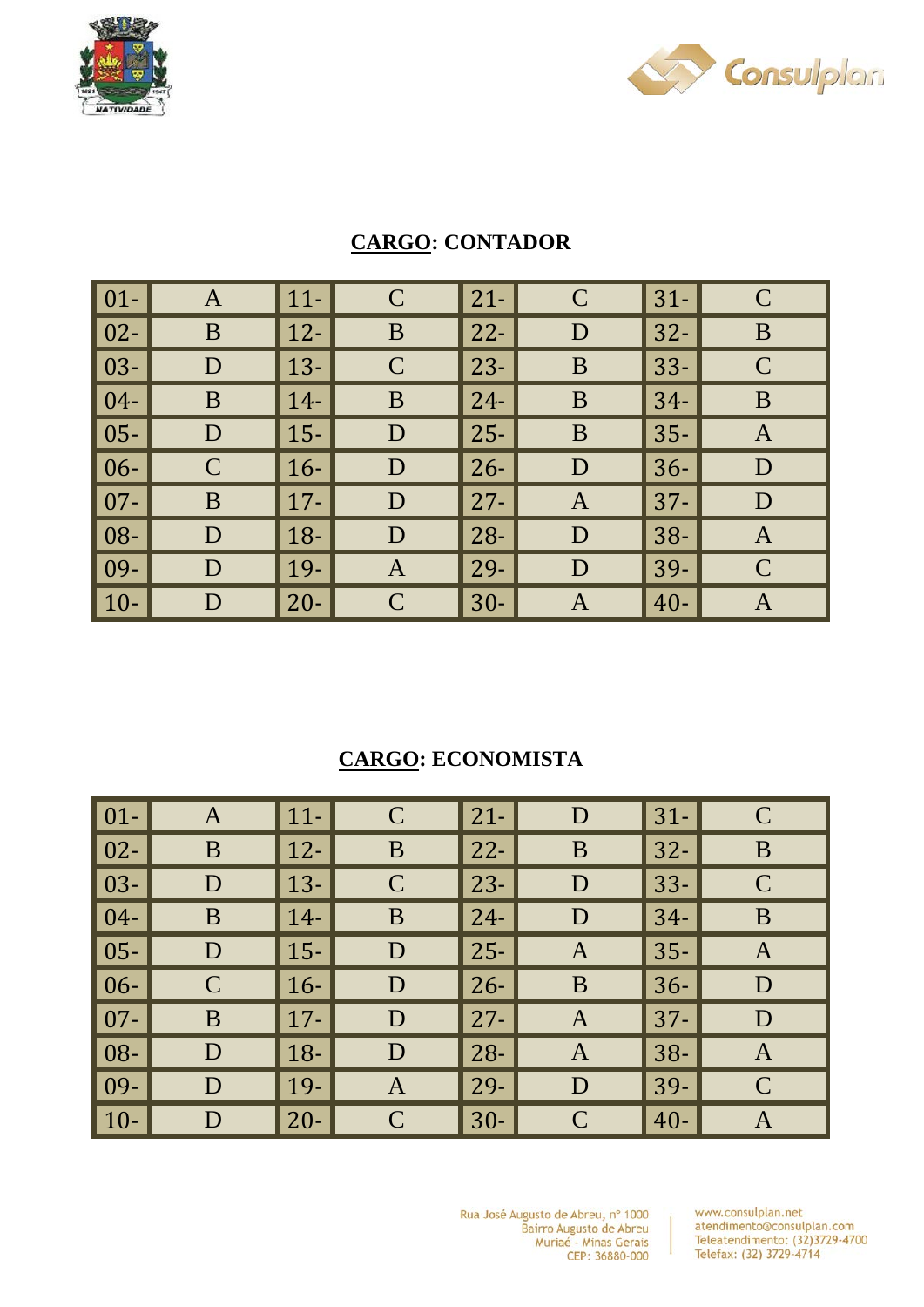



| $\vert$ 01- $\vert$ | A            | $ 11-$      | $\mathcal{C}$ | $21 -$ | B             | $31 -$ | $\mathbf C$  |
|---------------------|--------------|-------------|---------------|--------|---------------|--------|--------------|
| $\vert$ 02-         | B            | $ 12-$      | B             | $22 -$ | $\bf{B}$      | $32 -$ | B            |
| $\vert$ 03-         | D            | $\vert$ 13- | $\mathcal{C}$ | $23 -$ | D             | $33 -$ | $\mathbf C$  |
| $\vert 04-$         | B            | $14-$       | B             | $24 -$ | $\mathcal{C}$ | $34-$  | B            |
| $\vert$ 05-         | D            | $15 -$      | D             | $25 -$ | D             | $35 -$ | $\mathbf{A}$ |
| $\vert 06 -$        | $\mathsf{C}$ | $16-$       | D             | $26 -$ | $\mathbf{A}$  | $36-$  | D            |
| $\vert$ 07-         | B            | $\vert$ 17- | D             | $27 -$ | $\mathcal{C}$ | $37 -$ | D            |
| $\vert$ 08-         | D            | $18-$       | D             | $28 -$ | B             | $38 -$ | A            |
| $\vert$ 09-         | D            | $19-$       | $\mathbf{A}$  | $29-$  | B             | 39-    | $\mathsf{C}$ |
| $\vert$ 10-         | D            | $20 -$      | $\mathcal{C}$ | $30-$  | D             | $40 -$ | A            |

## **CARGO: ENGENHEIRO AGRÔNOMO**

### **CARGO: ENGENHEIRO CIVIL**

| $ 01-$                     | $\mathbf{A}$ | $\vert$ 11- | $\mathcal{C}$ | $21 -$ | D             | $31-$  | $\mathsf{C}$ |
|----------------------------|--------------|-------------|---------------|--------|---------------|--------|--------------|
| $\vert$ 02-                | B            | $12 -$      | B             | $22 -$ | B             | $32 -$ | B            |
| $\vert$ 03-                | D            | $13 -$      | $\mathsf{C}$  | $23 -$ | D             | $33 -$ | $\mathbf C$  |
| $\vert 04-$                | B            | $14-$       | B             | $24 -$ | $\mathcal{C}$ | $34-$  | B            |
| $\vert$ 05-                | D            | $15 -$      | D             | $25 -$ | A             | $35 -$ | A            |
| $\vert 06 -$               | $\mathbf C$  | $16-$       | D             | $26 -$ | D             | $36-$  | D            |
| $\vert$ 07-                | B            | $\vert$ 17- | D             | $27 -$ | A             | $37 -$ | D            |
| $\overline{\phantom{1}08}$ | D            | $18-$       | D             | $28 -$ | $\mathcal{C}$ | $38 -$ | A            |
| $\vert$ 09-                | D            | $\vert$ 19- | $\mathbf{A}$  | 29-    | D             | 39-    | $\mathbf C$  |
| $\vert$ 10-                | D            | $20 -$      | $\mathcal{C}$ | $30-$  | D             | $40 -$ | A            |

Rua José Augusto de Abreu, nº 1000 Bairro Augusto de Abreu<br>Muriaé - Minas Gerais CEP: 36880-000

www.consulplan.net atendimento@consulplan.com Teleatendimento: (32)3729-4700 Telefax: (32) 3729-4714

 $\mathbf{I}$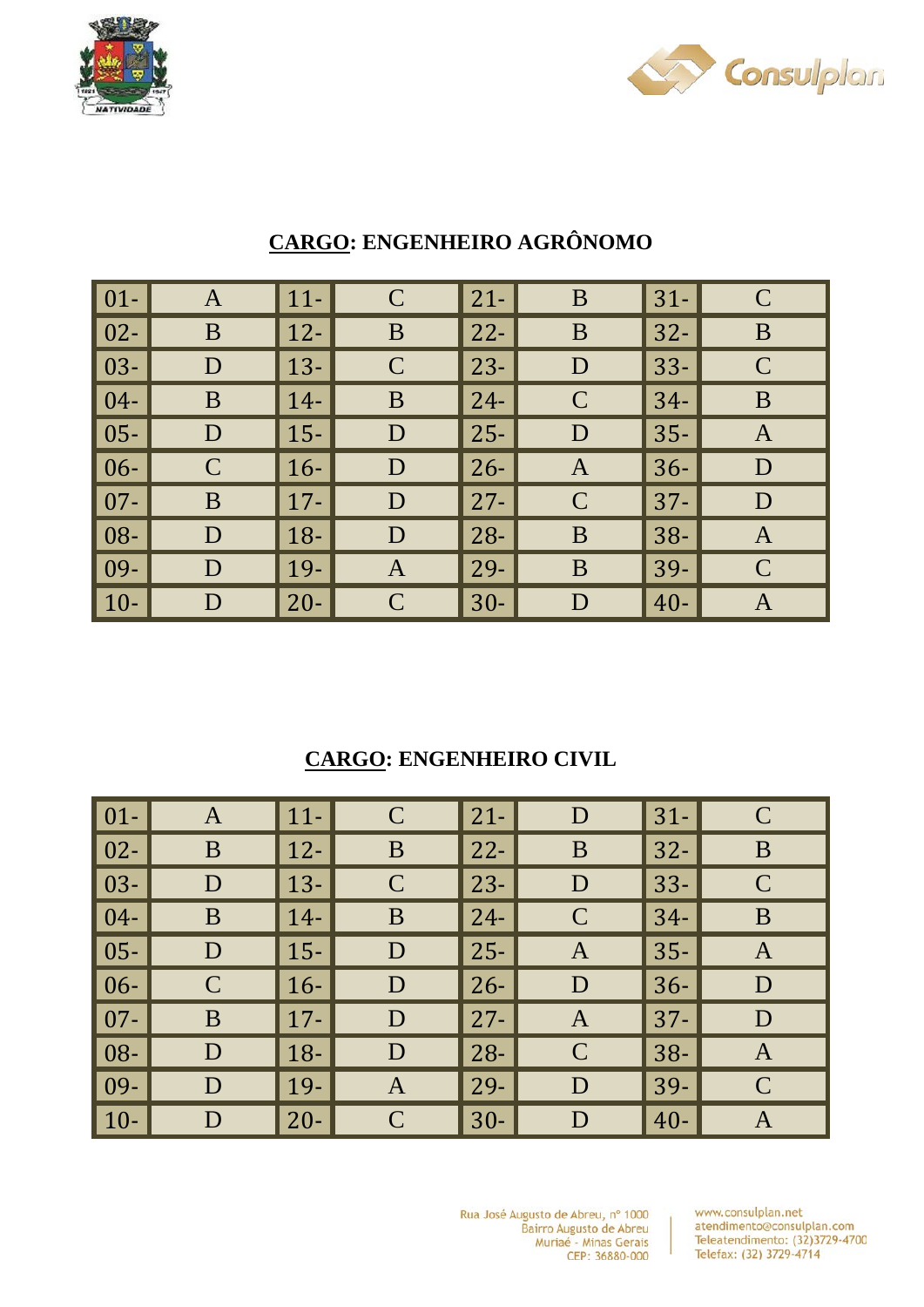



| $\vert$ 01- $\vert$ | A            | $ 11-$      | $\mathcal{C}$ | $21 -$ | $\mathbf{A}$  | $31 -$ | $\mathbf C$  |
|---------------------|--------------|-------------|---------------|--------|---------------|--------|--------------|
| $\vert$ 02-         | B            | $ 12-$      | B             | $22 -$ | $\mathbf C$   | $32 -$ | B            |
| $\vert$ 03-         | D            | $\vert$ 13- | $\mathcal{C}$ | $23 -$ | D             | $33 -$ | $\mathbf C$  |
| $\vert 04-$         | B            | $14-$       | B             | $24 -$ | D             | $34-$  | B            |
| $\vert$ 05-         | D            | $15 -$      | D             | $25 -$ | $\mathcal{C}$ | $35 -$ | $\mathbf{A}$ |
| $\vert 06 -$        | $\mathsf{C}$ | $16-$       | D             | $26 -$ | $\mathbf C$   | $36-$  | D            |
| $\vert$ 07-         | B            | $\vert$ 17- | D             | $27 -$ | B             | $37 -$ | D            |
| $\vert$ 08-         | D            | $18-$       | D             | $28 -$ | D             | $38 -$ | A            |
| $\vert$ 09-         | D            | $19-$       | $\mathbf{A}$  | $29-$  | D             | 39-    | $\mathsf{C}$ |
| $\vert$ 10-         | D            | $20 -$      | $\mathcal{C}$ | $30-$  | B             | $40 -$ | A            |

# **CARGO: MÉDICO VETERINÁRIO**

## **CARGO: PROCURADOR JURÍDICO**

| $\vert$ 01-         | A           | $\vert$ 11- | $\mathcal{C}$ | $21 -$ | A             | $31-$  | $\mathsf{C}$ |
|---------------------|-------------|-------------|---------------|--------|---------------|--------|--------------|
| $\vert$ 02-         | B           | $\vert$ 12- | B             | $22 -$ | D             | $32 -$ | B            |
| $\vert$ 03-         | D           | $13-$       | $\mathcal{C}$ | $23 -$ | $\mathsf{C}$  | $33 -$ | $\mathsf{C}$ |
| $\vert 04-$         | B           | $14-$       | B             | $24 -$ | A             | $34-$  | B            |
| $\vert$ 05-         | D           | $15 -$      | D             | $25 -$ | $\mathcal{C}$ | $35 -$ | A            |
| $\vert 06 -$        | $\mathbf C$ | $\vert$ 16- | D             | $26 -$ | $\mathbf{A}$  | $36 -$ | D            |
| $\vert$ 07-         | B           | $17 -$      | D             | $27 -$ | D             | $37 -$ | D            |
| $\vert$ 08- $\vert$ | D           | $\vert$ 18- | D             | $28 -$ | D             | $38 -$ | A            |
| $\vert$ 09-         | D           | $\vert$ 19- | $\mathbf{A}$  | 29-    | D             | 39-    | $\mathbf C$  |
| $\vert$ 10-         | D           | $20 -$      | $\mathcal{C}$ | $30-$  | $\mathcal{C}$ | $40 -$ | A            |

Rua José Augusto de Abreu, nº 1000<br>Bairro Augusto de Abreu Bairro Augusto de Abreu<br>Muriaé - Minas Gerais CEP: 36880-000

www.consulplan.net atendimento@consulplan.com Teleatendimento: (32)3729-4700 Telefax: (32) 3729-4714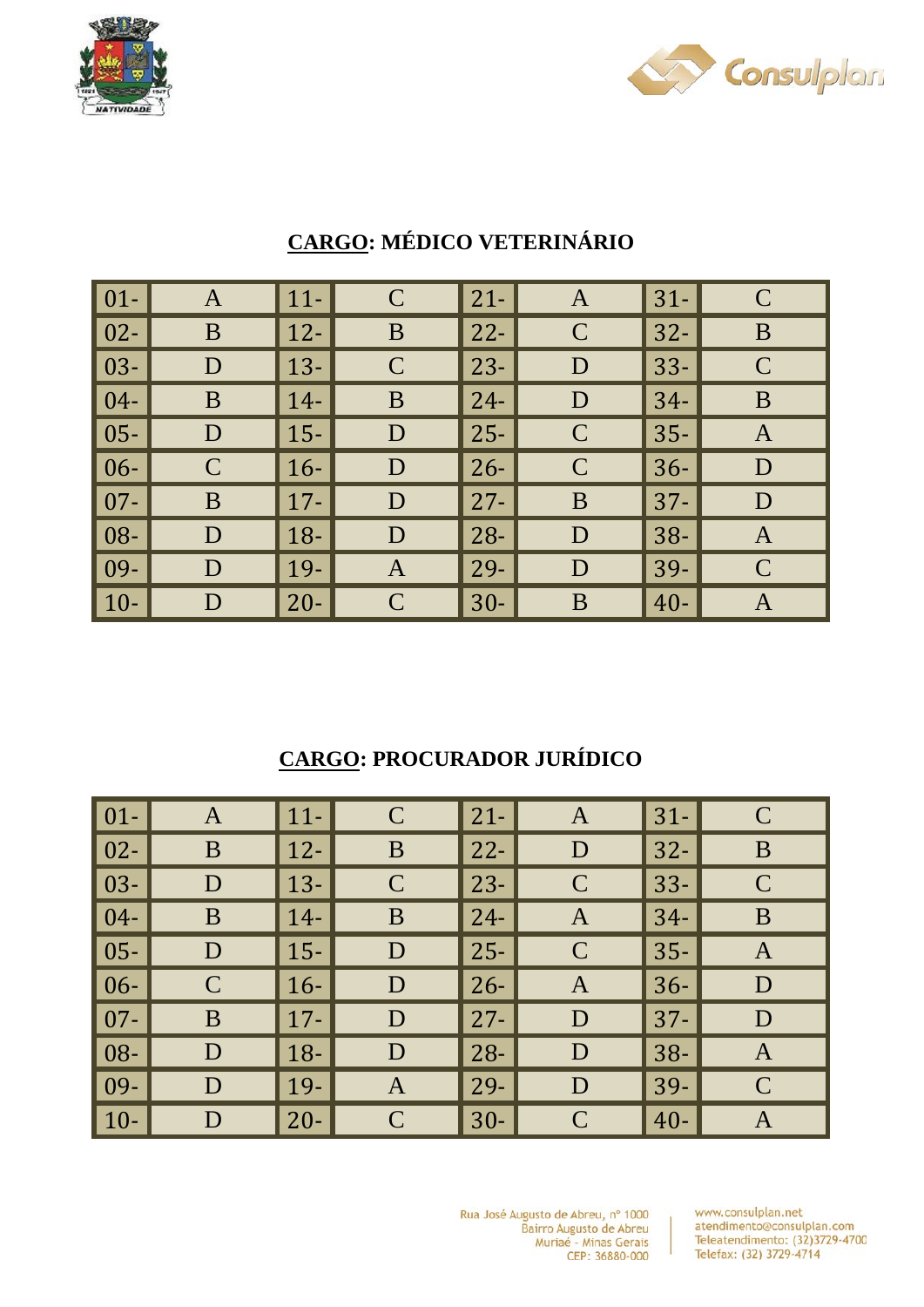



| $\vert 01 -$ | $\mathbf{A}$ | $11-$       | $\mathbf C$   | $21 -$ | D             | $31-$  | $\mathbf C$  |
|--------------|--------------|-------------|---------------|--------|---------------|--------|--------------|
| $\vert 02 -$ | B            | $ 12-$      | B             | $22 -$ | A             | $32-$  | B            |
| $\vert$ 03-  | D            | $\vert$ 13- | $\mathcal{C}$ | $23 -$ | $\mathcal{C}$ | $33 -$ | $\mathbf C$  |
| $\vert 04-$  | B            | $\vert$ 14- | B             | $24 -$ | D             | $34-$  | B            |
| $\vert 05 -$ | D            | $\vert$ 15- | D             | $25 -$ | $\mathbf{A}$  | $35 -$ | $\mathbf{A}$ |
| $\vert 06 -$ | $\mathbf C$  | $16-$       | D             | $26 -$ | $\mathbf{A}$  | $36 -$ | D            |
| $\vert 07 -$ | B            | $\vert$ 17- | D             | $27 -$ | B             | $37 -$ | D            |
| $\vert$ 08-  | D            | $18-$       | D             | $28 -$ | B             | $38 -$ | A            |
| $\vert$ 09-  | D            | $\vert$ 19- | $\mathbf{A}$  | 29-    | A             | 39-    | $\mathsf{C}$ |
| $\vert$ 10-  | D            | $20 -$      | $\mathcal{C}$ | $30-$  | D             | $40 -$ | $\bm{A}$     |

## **CARGO: TURISMÓLOGO**

#### **CARGO: FISCAL DE TRIBUTOS MUNICIPAIS**

| $\vert$ 01-  | D            | $\vert$ 11- | $\mathcal{C}$ | $21 -$ | B             | $31-$  | B            |
|--------------|--------------|-------------|---------------|--------|---------------|--------|--------------|
| $\vert$ 02-  | $\mathbf{A}$ | $12 -$      | $\mathcal{C}$ | $22 -$ | B             | $32 -$ | $\mathbf C$  |
| $\vert$ 03-  | $\mathbf C$  | $\vert$ 13- | D             | $23 -$ | B             | $33 -$ | $\mathsf{C}$ |
| $\vert 04-$  | D            | $14-$       | D             | $24 -$ | B             | $34-$  | B            |
| $\vert$ 05-  | $\mathsf{C}$ | $\vert$ 15- | $\mathbf{A}$  | $25 -$ | D             | $35 -$ | $\mathsf{C}$ |
| $\vert 06 -$ | A            | $16-$       | D             | $26 -$ | $\mathcal{C}$ | $36 -$ | D            |
| $\vert$ 07-  | B            | $17 -$      | D             | $27 -$ | D             | $37 -$ | $\mathbf C$  |
| $\vert$ 08-  | B            | $18-$       | B             | $28 -$ | $\mathcal{C}$ | $38 -$ | B            |
| $ 09-$       | $\mathbf C$  | $\vert$ 19- | $\mathcal{C}$ | 29-    | $\mathbf{A}$  | 39-    | B            |
| $\vert$ 10-  | $\mathbf C$  | $20 -$      | D             | $30-$  | D             | $40 -$ | B            |

Rua José Augusto de Abreu, nº 1000 Bairro Augusto de Abreu<br>Muriaé - Minas Gerais CEP: 36880-000

 $\mathbf{I}$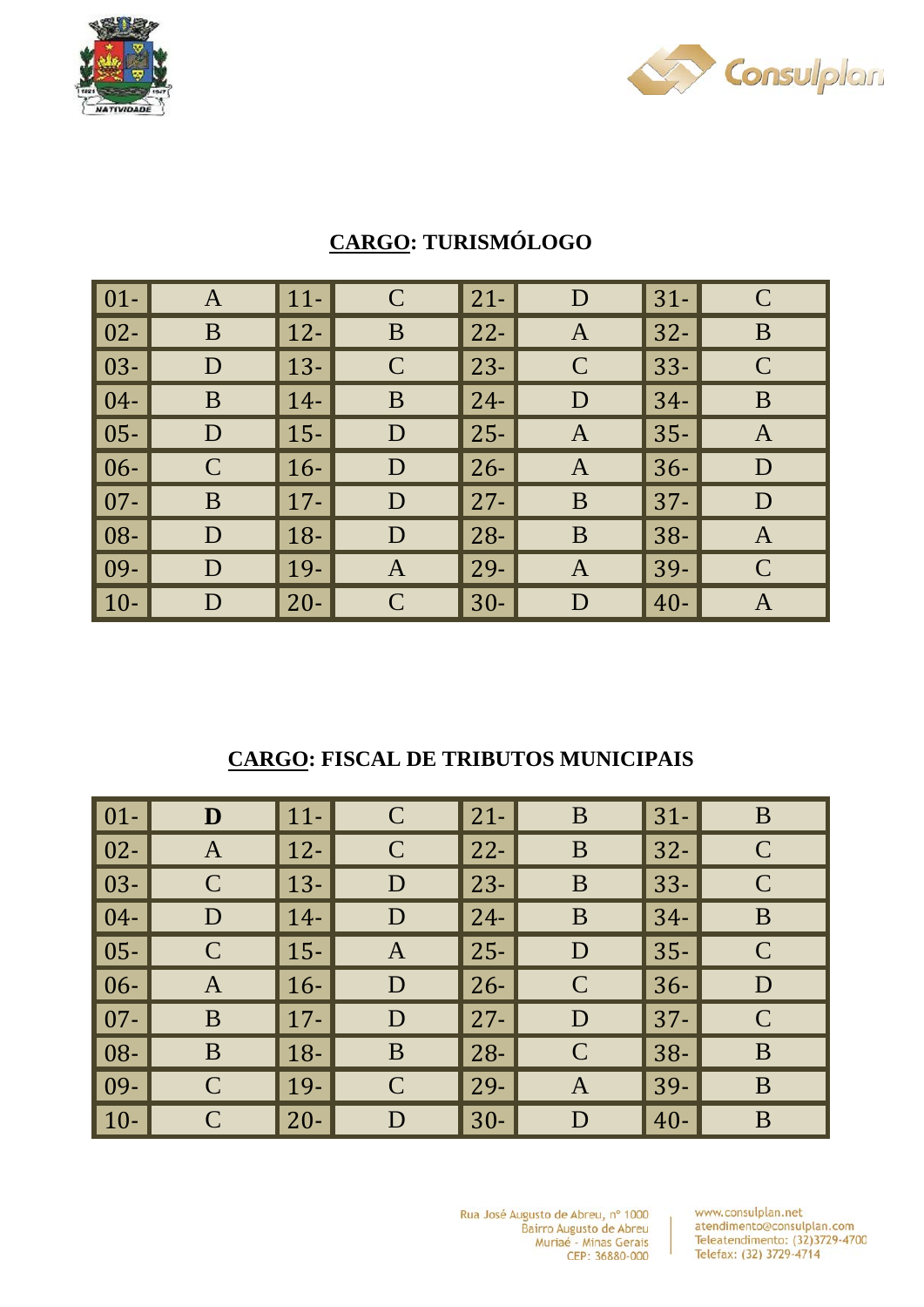



| $\vert 01 -$ | D            | $\vert$ 11- | $\mathsf{C}$ | $21 -$ | D            | $31-$  | B            |
|--------------|--------------|-------------|--------------|--------|--------------|--------|--------------|
| $\vert 02 -$ | $\mathbf{A}$ | $\vert$ 12- | $\mathbf C$  | $22 -$ | D            | $32 -$ | $\mathsf{C}$ |
| $\vert$ 03-  | $\mathbf C$  | $13 -$      | D            | $23 -$ | $\mathbf{A}$ | $33 -$ | $\mathbf C$  |
| $\vert 04-$  | D            | $14-$       | D            | $24 -$ | B            | $34-$  | B            |
| $\vert$ 05-  | $\mathbf C$  | $15 -$      | $\mathbf{A}$ | $25 -$ | B            | $35 -$ | $\mathbf C$  |
| $\vert 06 -$ | A            | $16-$       | D            | $26 -$ | A            | $36 -$ | D            |
| $\vert$ 07-  | B            | $\vert$ 17- | D            | $27 -$ | $\mathbf{A}$ | $ 37-$ | $\mathsf{C}$ |
| $\vert 08 -$ | B            | $18-$       | B            | $28 -$ | $\mathbf{A}$ | $38 -$ | B            |
| $\vert$ 09-  | $\mathsf C$  | $\vert$ 19- | $\mathsf{C}$ | $29-$  | B            | 39-    | B            |
| $\vert$ 10-  | $\mathsf{C}$ | $20 -$      | D            | $30-$  | A            | $40 -$ | B            |

### **CARGO: FISCAL DE URBANISMO**

# **CARGO: TÉCNICO AGRÍCOLA**

| $\vert$ 01-  | D            | $\vert$ 11- | $\mathcal{C}$ | $21 -$ | D             | $31 -$ | B            |
|--------------|--------------|-------------|---------------|--------|---------------|--------|--------------|
| $\vert$ 02-  | A            | $\vert$ 12- | $\mathcal{C}$ | $22 -$ | D             | $32 -$ | $\mathbf C$  |
| $\vert$ 03-  | $\mathbf C$  | $\vert$ 13- | D             | $23 -$ | B             | $33 -$ | $\mathsf{C}$ |
| $\vert 04-$  | D            | $14-$       | D             | $24 -$ | D             | $34-$  | B            |
| $\vert$ 05-  | $\mathsf{C}$ | $\vert$ 15- | $\mathbf{A}$  | $25 -$ | B             | $35 -$ | $\mathbf C$  |
| $\vert 06 -$ | $\mathbf{A}$ | $16-$       | D             | $26 -$ | D             | $36 -$ | D            |
| $\vert$ 07-  | B            | $\vert$ 17- | D             | $27 -$ | $\mathcal{C}$ | $ 37-$ | $\mathbf C$  |
| $\vert$ 08-  | B            | $\vert$ 18- | B             | $28 -$ | $\mathcal{C}$ | $38-$  | B            |
| $\vert$ 09-  | $\mathbf C$  | $\vert$ 19- | $\mathcal{C}$ | 29-    | B             | $39-$  | B            |
| $\vert$ 10-  | $\mathbf C$  | $20 -$      | D             | $30-$  | $\mathcal{C}$ | $40 -$ | B            |

Rua José Augusto de Abreu, nº 1000 Bairro Augusto de Abreu<br>Muriaé - Minas Gerais CEP: 36880-000

www.consulplan.net atendimento@consulplan.com Teleatendimento: (32)3729-4700 Telefax: (32) 3729-4714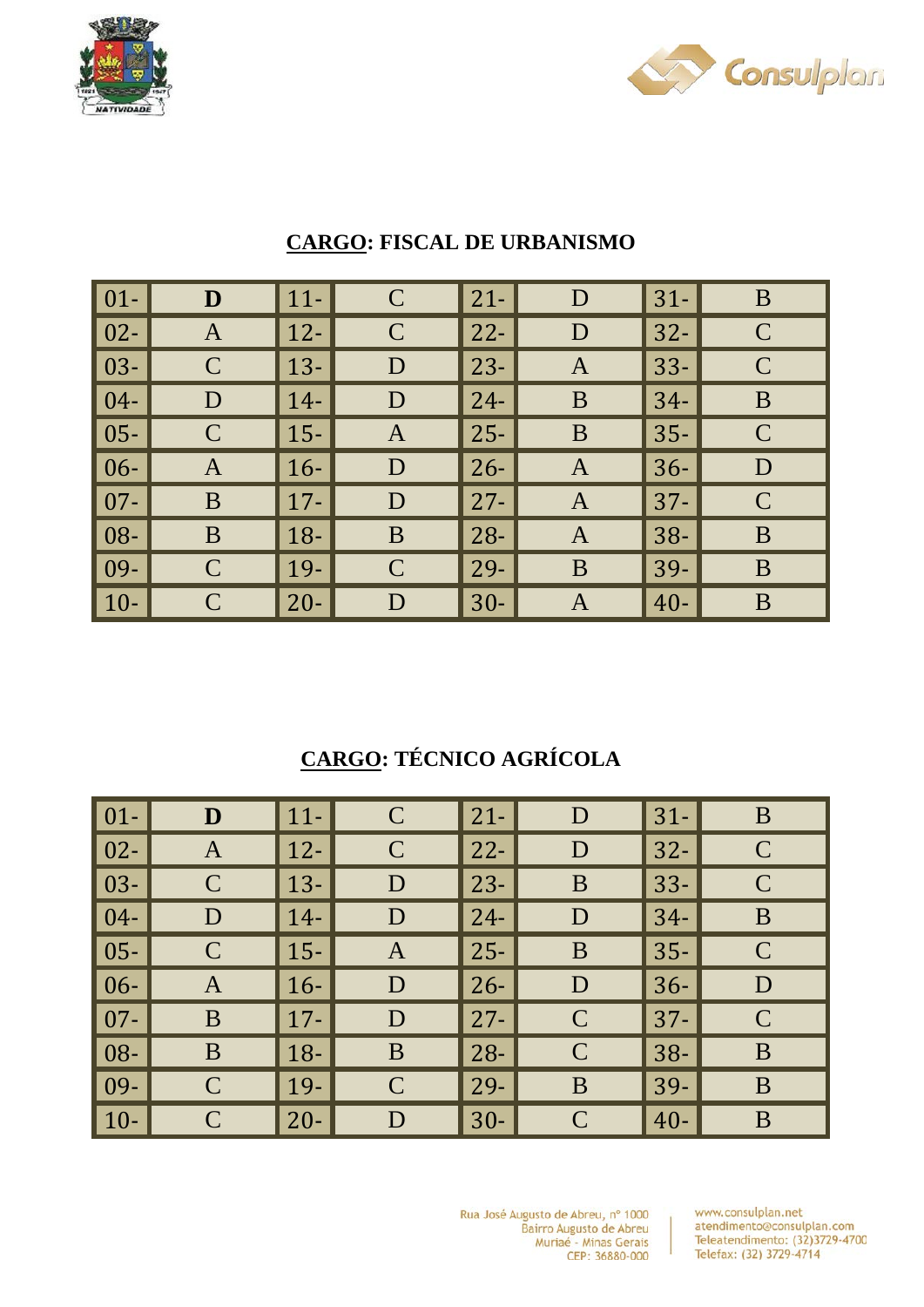



| $\boxed{01}$ | A            | $ 11-$      | $\mathsf{C}$ | $21 -$ | $\mathsf{C}$  | $31 -$ | B             |
|--------------|--------------|-------------|--------------|--------|---------------|--------|---------------|
| $\vert 02 -$ | $\mathbf{A}$ | $ 12-$      | $\mathbf C$  | $22 -$ | B             | $32 -$ | $\mathcal{C}$ |
| $\vert$ 03-  | $\mathbf C$  | $\vert$ 13- | D            | $23 -$ | A             | $33 -$ | $\mathsf{C}$  |
| $\vert 04-$  | D            | $14-$       | D            | $24 -$ | D             | $34-$  | B             |
| $\vert$ 05-  | $\mathsf{C}$ | $ 15-$      | $\mathbf{A}$ | $25 -$ | $\mathbf{A}$  | $35 -$ | $\mathbf C$   |
| $\vert 06 -$ | Α            | $16-$       | D            | $26 -$ | $\mathbf{A}$  | $36 -$ | D             |
| $\vert 07 -$ | B            | $\vert$ 17- | D            | $27 -$ | $\mathcal{C}$ | $37 -$ | $\mathbf C$   |
| $\vert$ 08-  | B            | $\vert$ 18- | B            | $28 -$ | A             | $38 -$ | B             |
| $\vert$ 09-  | $\mathbf C$  | $\vert$ 19- | $\mathbf C$  | $29-$  | B             | 39-    | B             |
| $\vert$ 10-  | $\mathbf C$  | $20 -$      | D            | $30-$  | A             | $40 -$ | B             |

# **CARGO: TÉCNICO EM AGRIMENSURA**

## **CARGO: TÉCNICO EM CONTABILIDADE**

| $\vert$ 01-  | D             | $\vert$ 11- | $\mathcal{C}$ | $21 -$ | $\mathcal{C}$ | $31 -$ | B             |
|--------------|---------------|-------------|---------------|--------|---------------|--------|---------------|
| $\vert$ 02-  | A             | $12 -$      | $\mathcal{C}$ | $22 -$ | $\mathcal{C}$ | $32 -$ | $\mathsf{C}$  |
| $\vert$ 03-  | $\mathcal{C}$ | $\vert$ 13- | D             | $23 -$ | D             | $33 -$ | $\mathcal{C}$ |
| $\vert$ 04-  | D             | $14-$       | D             | $24 -$ | B             | $34-$  | B             |
| $\vert 05 -$ | $\mathcal{C}$ | $\vert$ 15- | $\mathbf{A}$  | $25 -$ | $\mathcal{C}$ | $35 -$ | $\mathsf{C}$  |
| $\vert 06 -$ | $\mathbf{A}$  | $\vert$ 16- | D             | $26 -$ | D             | $36 -$ | D             |
| $\vert$ 07-  | B             | $17 -$      | D             | $27 -$ | A             | $37 -$ | $\mathbf C$   |
| $\vert 08 -$ | B             | $18-$       | B             | $28 -$ | $\mathbf{A}$  | $38 -$ | B             |
| $\vert$ 09-  | $\mathbf C$   | $\vert$ 19- | $\mathcal{C}$ | 29-    | D             | 39-    | B             |
| $\vert$ 10-  | $\mathbf C$   | $20 -$      | $\mathbf D$   | $30-$  | B             | $40 -$ | B             |

Rua José Augusto de Abreu, nº 1000 Bairro Augusto de Abreu<br>Muriaé - Minas Gerais CEP: 36880-000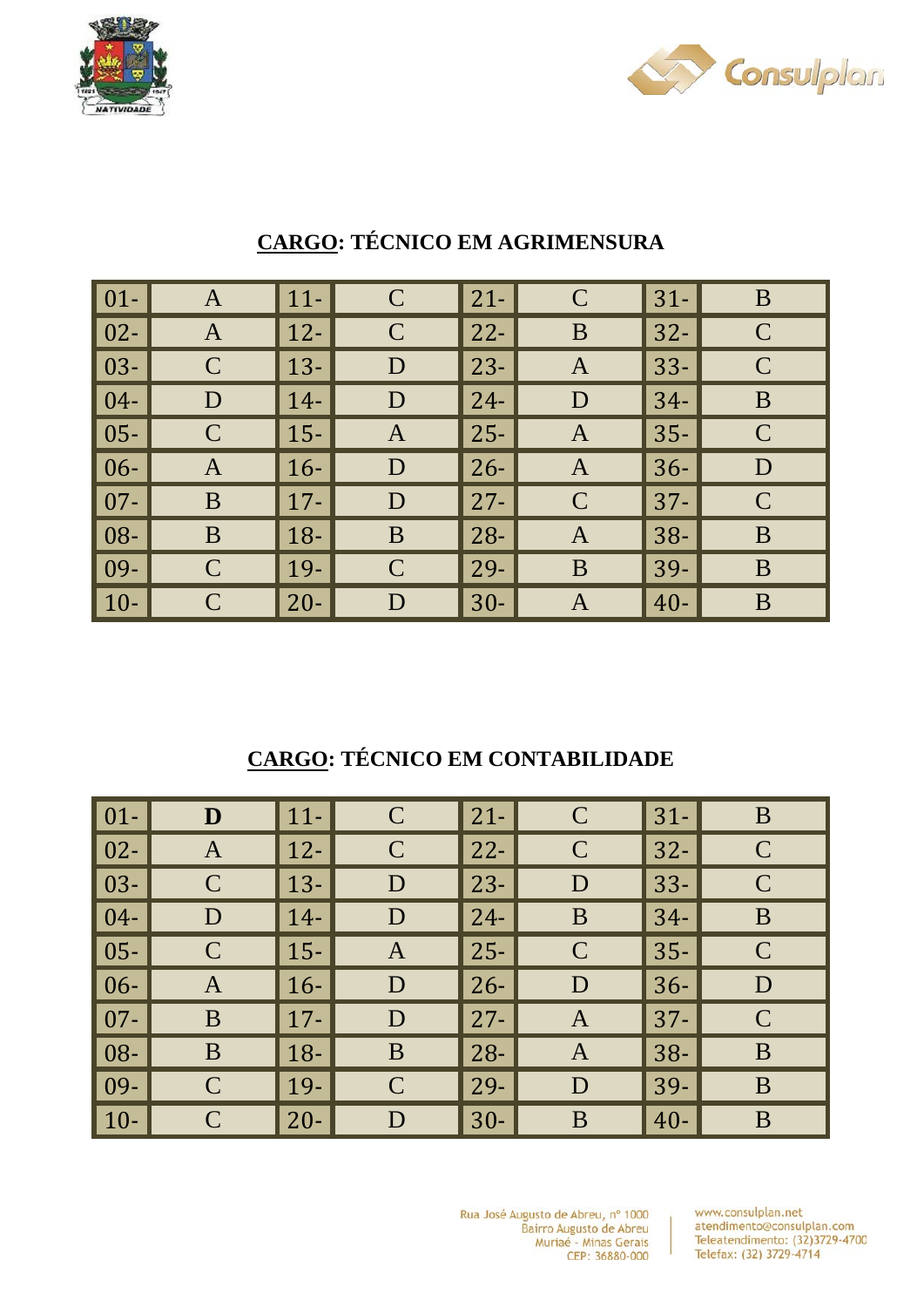



| $\vert 01 -$ | D            | $11 -$ | $\mathbf C$  | $21 -$ | $\mathbf{A}$ | $31-$  | B             |
|--------------|--------------|--------|--------------|--------|--------------|--------|---------------|
| $\vert 02 -$ | $\mathbf{A}$ | $12 -$ | $\mathbf C$  | $22 -$ | $\mathbf{A}$ | $32 -$ | $\mathbf C$   |
| $\vert$ 03-  | $\mathbf C$  | $13 -$ | D            | $23 -$ | B            | $33 -$ | $\mathsf{C}$  |
| $\vert 04-$  | D            | $14-$  | D            | $24 -$ | $\mathsf{C}$ | $34-$  | B             |
| $\vert 05 -$ | $\mathbf C$  | $15 -$ | $\mathbf{A}$ | $25 -$ | D            | $35 -$ | $\mathbf C$   |
| $\vert 06 -$ | A            | $16-$  | D            | $26 -$ | $\mathsf{C}$ | $36-$  | D             |
| $\vert 07 -$ | B            | $17 -$ | D            | $27 -$ | D            | $37 -$ | $\mathcal{C}$ |
| $\vert$ 08-  | B            | $18 -$ | B            | $28 -$ | B            | $38 -$ | B             |
| $\vert$ 09-  | $\mathbf C$  | 19-    | $\mathbf C$  | $29-$  | $\mathbf{A}$ | 39-    | B             |
| $\vert$ 10-  | $\mathbf C$  | $20 -$ | D            | $30-$  | D            | $40 -$ | B             |

## **CARGO: TÉCNICO EM ENFERMAGEM**

## **CARGO: TÉCNICO EM INFORMÁTICA**

| $\vert$ 01-                | D           | $\vert$ 11- | $\mathcal{C}$ | $21 -$ | A             | $31 -$ | B            |
|----------------------------|-------------|-------------|---------------|--------|---------------|--------|--------------|
| $\vert$ 02-                | A           | $12 -$      | $\mathcal{C}$ | $22 -$ | $\bf{A}$      | $32 -$ | $\mathbf C$  |
| $\vert$ 03-                | $\mathbf C$ | $13-$       | D             | $23 -$ | $\mathsf{C}$  | $33 -$ | $\mathsf{C}$ |
| $\vert 04-$                | D           | $14-$       | D             | $24 -$ | $\mathcal{C}$ | $34-$  | B            |
| $\vert$ 05-                | $\mathbf C$ | $15 -$      | $\mathbf{A}$  | $25 -$ | $\mathcal{C}$ | $35 -$ | $\mathsf{C}$ |
| $\vert 06 -$               | A           | $16-$       | D             | $26 -$ | B             | $36-$  | D            |
| $\vert$ 07-                | B           | $\vert$ 17- | D             | $27 -$ | B             | $37 -$ | $\mathbf C$  |
| $\overline{\phantom{1}08}$ | B           | $18-$       | B             | $28 -$ | D             | $38 -$ | B            |
| $\vert$ 09-                | $\mathbf C$ | $\vert$ 19- | $\mathcal{C}$ | 29-    | $\bf{A}$      | 39-    | B            |
| $\vert$ 10-                | $\mathbf C$ | $20 -$      | D             | $30-$  | B             | $40 -$ | B            |

Rua José Augusto de Abreu, nº 1000 Bairro Augusto de Abreu<br>Muriaé - Minas Gerais CEP: 36880-000

 $\overline{1}$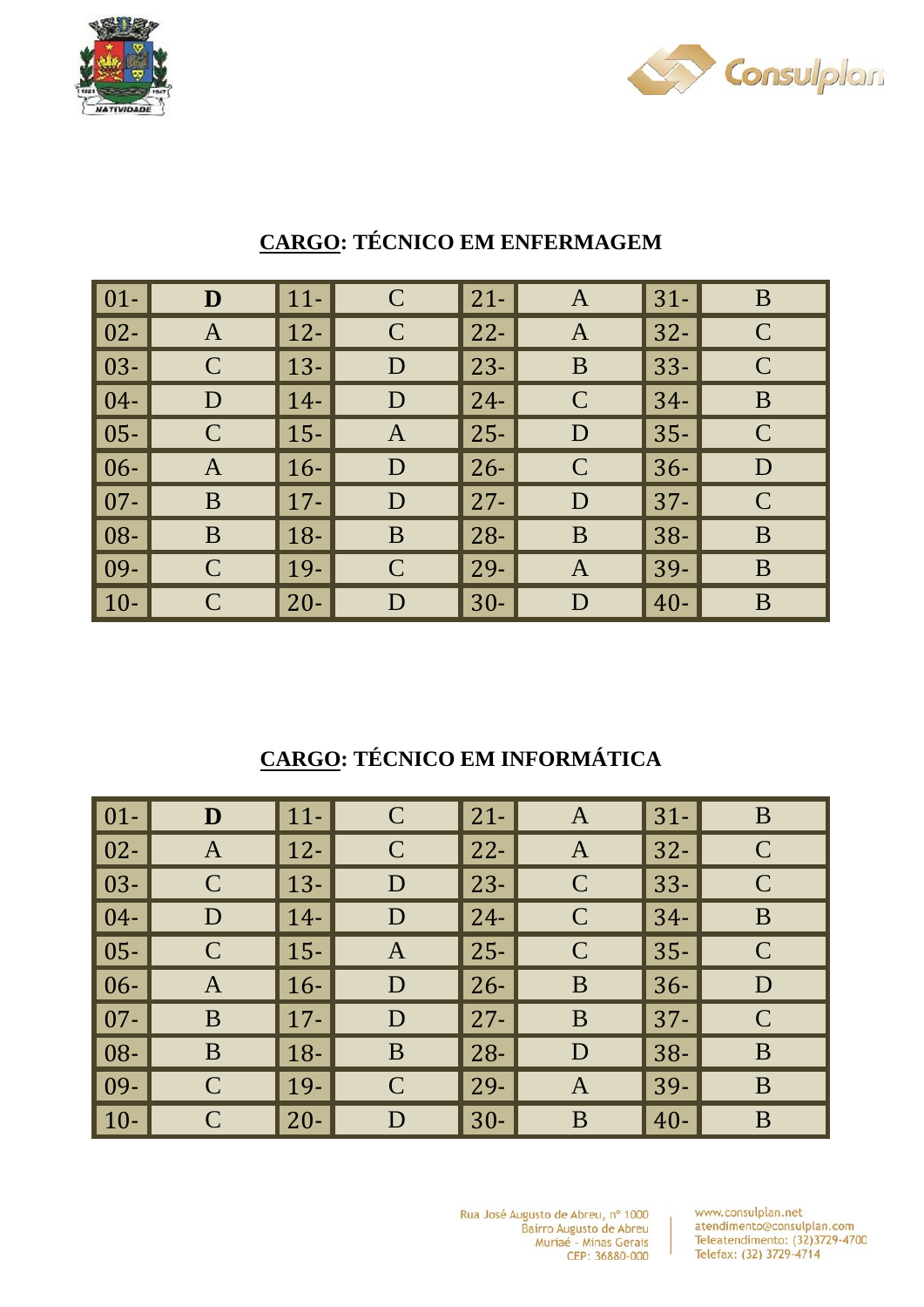



| $\vert 01 -$ | D            | $11-$  | $\mathcal{C}$ | $21 -$ | $\mathsf{C}$  | $31-$  | B            |
|--------------|--------------|--------|---------------|--------|---------------|--------|--------------|
| $\vert$ 02-  | $\mathbf{A}$ | $12-$  | $\mathbf C$   | $22 -$ | $\mathbf{A}$  | $32 -$ | $\mathbf C$  |
| $\vert$ 03-  | $\mathbf C$  | $13 -$ | D             | $23 -$ | $\mathcal{C}$ | $33 -$ | $\mathsf{C}$ |
| $\vert 04-$  | D            | $14-$  | D             | $24 -$ | B             | $34-$  | B            |
| $\vert$ 05-  | $\mathbf C$  | $15 -$ | $\mathbf{A}$  | $25 -$ | D             | $35 -$ | $\mathbf C$  |
| $\vert 06 -$ | A            | $16-$  | D             | $26 -$ | D             | $36 -$ | D            |
| $\vert$ 07-  | B            | $17 -$ | D             | $27 -$ | B             | $37 -$ | $\mathsf{C}$ |
| $\vert$ 08-  | B            | $18-$  | B             | $28 -$ | D             | $38 -$ | B            |
| $\vert$ 09-  | $\mathsf{C}$ | 19-    | $\mathsf{C}$  | $29 -$ | B             | 39-    | B            |
| $\vert$ 10-  | $\mathbf C$  | $20 -$ | D             | $30-$  | D             | $40 -$ | B            |

## **CARGO: TÉCNICO EM SEGURANÇA DO TRABALHO**

### **CARGO: AGENTE CULTURAL**

| $\vert$ 01-         | D            | $\vert$ 11- | $\mathcal{C}$ | $21 -$ | B             | $31-$  | B            |
|---------------------|--------------|-------------|---------------|--------|---------------|--------|--------------|
| $\vert$ 02-         | $\mathbf{A}$ | $12 -$      | $\mathcal{C}$ | $22 -$ | B             | $32 -$ | $\mathbf C$  |
| $\vert$ 03-         | $\mathbf C$  | $\vert$ 13- | D             | $23 -$ | D             | $33 -$ | $\mathsf{C}$ |
| $\vert 04-$         | D            | $14-$       | D             | $24 -$ | A             | $34-$  | B            |
| $\vert$ 05-         | $\mathsf{C}$ | $\vert$ 15- | $\mathbf{A}$  | $25 -$ | B             | $35 -$ | $\mathsf{C}$ |
| $\vert 06 -$        | A            | $16-$       | D             | $26 -$ | $\mathcal{C}$ | $36 -$ | D            |
| $\vert$ 07-         | B            | $17 -$      | D             | $27 -$ | B             | $37 -$ | $\mathbf C$  |
| $\vert$ 08- $\vert$ | B            | $\vert$ 18- | B             | $28 -$ | $\mathcal{C}$ | $38 -$ | B            |
| $ 09-$              | $\mathbf C$  | $\vert$ 19- | $\mathcal{C}$ | 29-    | $\mathbf{A}$  | 39-    | B            |
| $\vert$ 10-         | $\mathbf C$  | $20 -$      | D             | $30-$  | B             | $40 -$ | B            |

Rua José Augusto de Abreu, nº 1000 Bairro Augusto de Abreu<br>Muriaé - Minas Gerais CEP: 36880-000

www.consulplan.net atendimento@consulplan.com Teleatendimento: (32)3729-4700 Telefax: (32) 3729-4714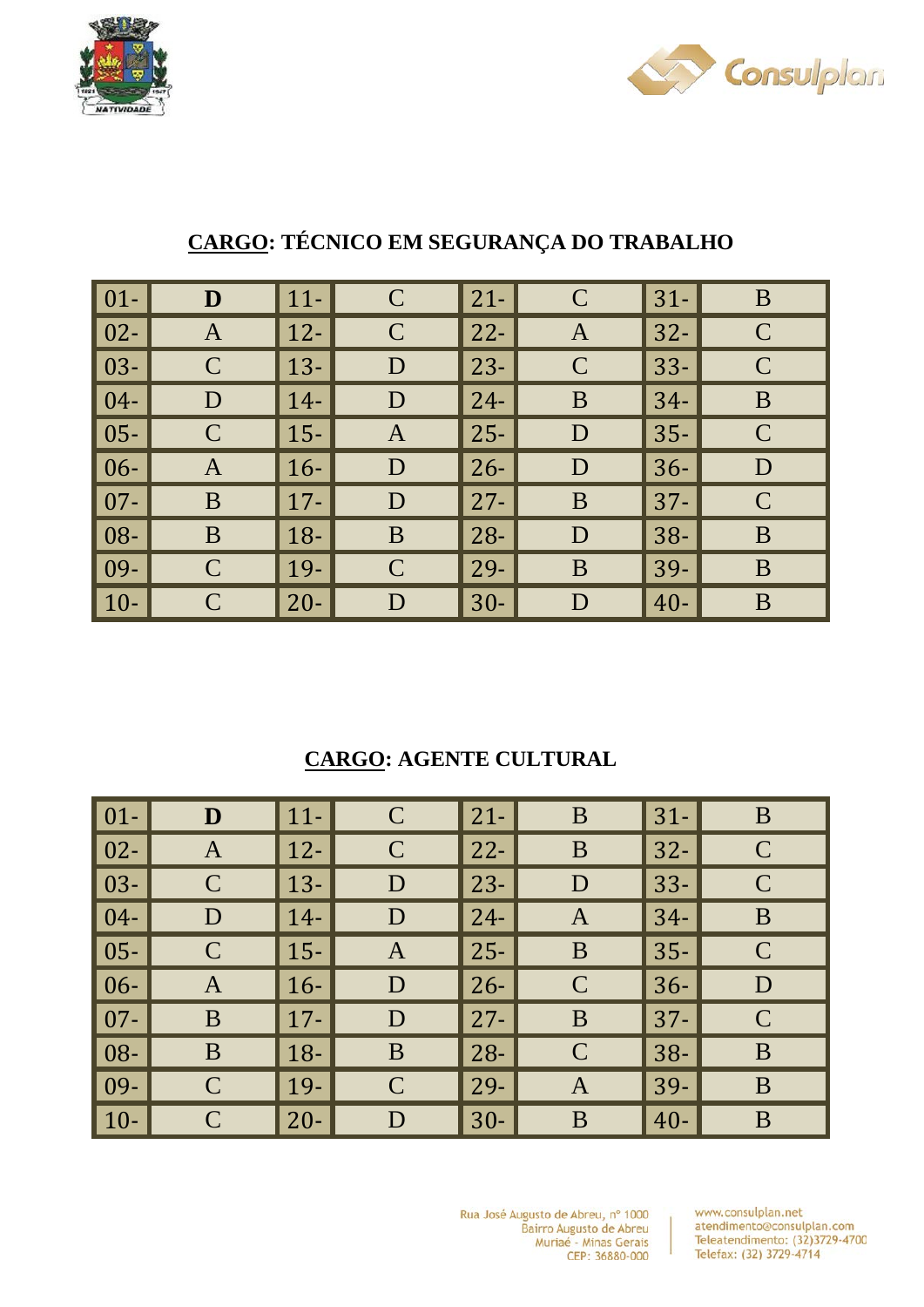



| $\vert 01 -$ | $\mathbf{D}$ | $11-$       | $\mathbf C$   | $21 -$ | A             | $31 -$ | B             |
|--------------|--------------|-------------|---------------|--------|---------------|--------|---------------|
| $\vert$ 02-  | $\mathbf{A}$ | $12-$       | $\mathcal{C}$ | $22 -$ | $\mathbf{A}$  | $32 -$ | $\mathcal{C}$ |
| $\vert$ 03-  | $\mathbf C$  | $\vert$ 13- | D             | $23 -$ | D             | $33 -$ | $\mathbf C$   |
| $\vert$ 04-  | D            | $14-$       | D             | $24-$  | D             | $34-$  | B             |
| $\vert$ 05-  | $\mathbf C$  | $ 15-$      | $\mathbf{A}$  | $25 -$ | $\mathcal{C}$ | $35 -$ | $\mathbf C$   |
| $\vert 06 -$ | A            | $16-$       | D             | $26 -$ | $\mathbf{A}$  | $36-$  | D             |
| $\vert$ 07-  | B            | $\vert$ 17- | D             | $27 -$ | $\mathbf{A}$  | $37 -$ | $\mathbf C$   |
| $\vert$ 08-  | B            | $18 -$      | B             | $28 -$ | D             | $38 -$ | B             |
| $\vert$ 09-  | $\mathbf C$  | $\vert$ 19- | $\mathcal{C}$ | $29 -$ | $\mathcal{C}$ | 39-    | B             |
| $\vert$ 10-  | $\mathsf{C}$ | $20-$       | D             | $30-$  | D             | $40 -$ | B             |

#### **CARGO: AGENTE ESPORTIVO**

#### **CARGO: ASSISTENTE ADMINISTRATIVO**

| $01-$  | D            | $11-$  | $\mathcal{C}$ | $\vert$ 21-  | D             | $31 -$ | B            |
|--------|--------------|--------|---------------|--------------|---------------|--------|--------------|
| $02 -$ | A            | $12 -$ | $\mathcal{C}$ | $\vert$ 22-  | $\mathcal{C}$ | $32 -$ | $\mathsf{C}$ |
| $03 -$ | $\mathbf C$  | $13 -$ | D             | $\vert$ 23-  | $\mathcal{C}$ | $33 -$ | $\mathsf{C}$ |
| $04 -$ | D            | $14-$  | D             | $\vert$ 24-  | B             | $34-$  | $\bf{B}$     |
| $05 -$ | $\mathsf{C}$ | $15 -$ | $\mathbf{A}$  | $\vert 25 -$ | $\mathcal{C}$ | $35 -$ | $\mathsf{C}$ |
| $06 -$ | A            | $16-$  | D             | $\vert$ 26-  | D             | $36 -$ | D            |
| $07 -$ | B            | $17 -$ | D             | $\vert$ 27-  | $\mathcal{C}$ | $37 -$ | $\mathbf C$  |
| 08-    | B            | $18-$  | B             | $\vert$ 28-  | $\mathbf{A}$  | $38 -$ | B            |
| 09-    | $\mathsf{C}$ | $19-$  | $\mathbf C$   | $\vert$ 29-  | D             | 39-    | B            |
| $10-$  | $\mathsf{C}$ | $20 -$ | D             | $\vert$ 30-  | $\mathcal{C}$ | $40 -$ | B            |

Rua José Augusto de Abreu, nº 1000 Bairro Augusto de Abreu<br>Muriaé - Minas Gerais CEP: 36880-000

www.consulplan.net atendimento@consulplan.com Teleatendimento: (32)3729-4700 Telefax: (32) 3729-4714

 $\overline{1}$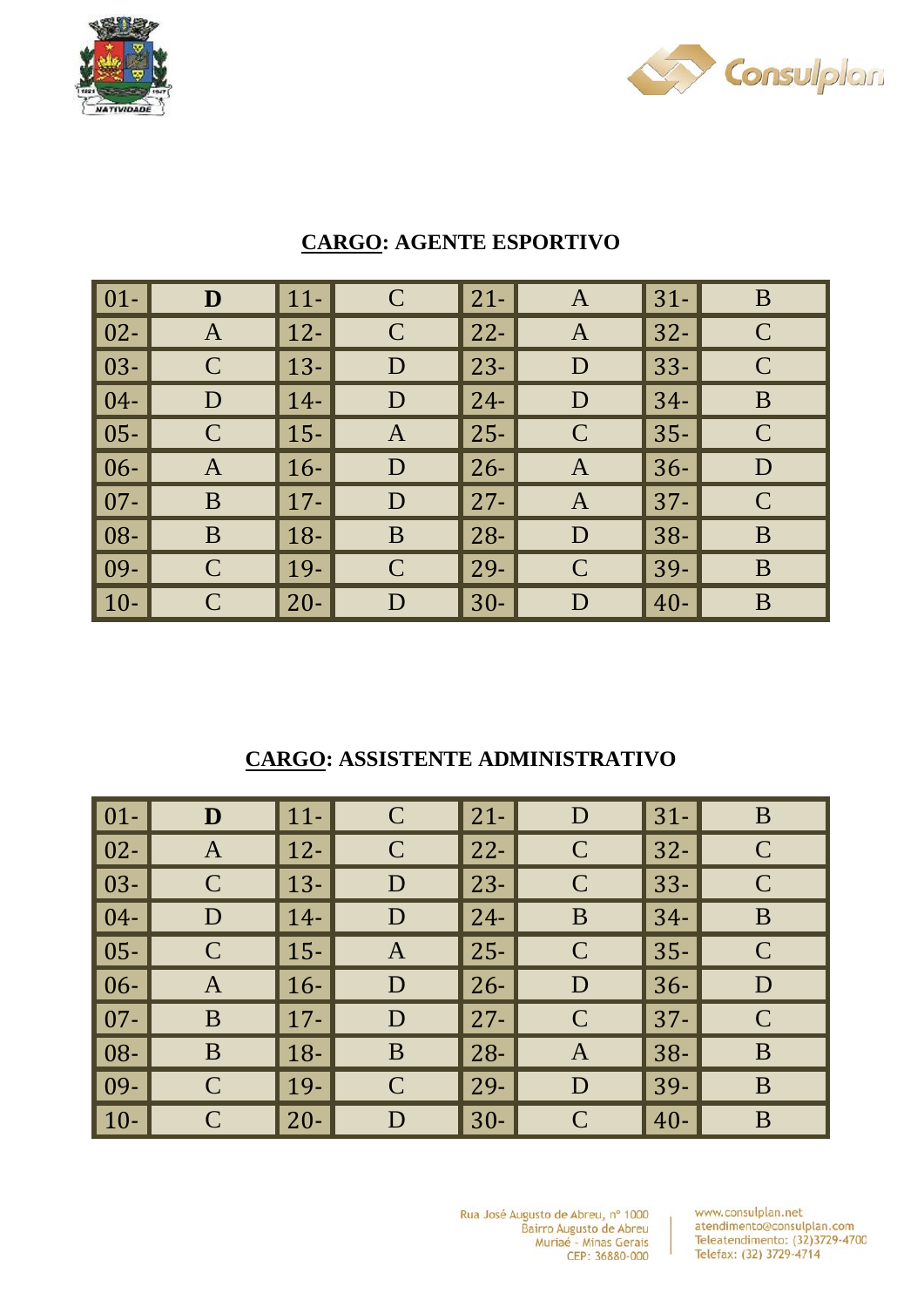



| $\vert 01 -$ | D            | $11-$  | $\mathsf{C}$  | $21 -$ | D             | $31-$  | B             |
|--------------|--------------|--------|---------------|--------|---------------|--------|---------------|
| $\vert 02 -$ | $\mathbf{A}$ | $12 -$ | $\mathbf C$   | $22 -$ | $\mathbf C$   | $32 -$ | $\mathbf C$   |
| $\vert$ 03-  | $\mathbf C$  | $13 -$ | D             | $23 -$ | D             | $33 -$ | $\mathcal{C}$ |
| $\vert 04-$  | D            | $14-$  | D             | $24-$  | $\mathbf{A}$  | $34-$  | B             |
| $\vert 05 -$ | $\mathbf C$  | $15-$  | $\mathbf{A}$  | $25 -$ | D             | $35 -$ | $\mathbf C$   |
| $\vert 06 -$ | A            | $16-$  | D             | $26 -$ | $\mathcal{C}$ | $36 -$ | D             |
| $\vert$ 07-  | B            | $17 -$ | D             | $27 -$ | B             | $37 -$ | $\mathcal{C}$ |
| $\vert$ 08-  | B            | $18-$  | B             | $28 -$ | D             | $38 -$ | B             |
| $\vert$ 09-  | $\mathbf C$  | 19-    | $\mathcal{C}$ | $29-$  | D             | 39-    | B             |
| $\vert$ 10-  | $\mathsf{C}$ | $20 -$ | D             | $30-$  | B             | $40 -$ | B             |

#### **CARGO: AUXILIAR ADMINISTRATIVO**

#### **CARGO: FISCAL DE MEIO AMBIENTE**

| $01 -$ | D            | $11-$  | $\mathcal{C}$ | $\vert$ 21- | D             | $31-$  | $\bf{B}$     |
|--------|--------------|--------|---------------|-------------|---------------|--------|--------------|
| $02 -$ | A            | $12-$  | $\mathsf{C}$  | $\vert$ 22- | B             | $32 -$ | $\mathbf C$  |
| $03 -$ | $\mathsf{C}$ | $13 -$ | D             | $ 23-$      | $\mathcal{C}$ | $33 -$ | $\mathsf{C}$ |
| $04 -$ | D            | $14-$  | D             | $\vert$ 24- | B             | $34-$  | B            |
| $05 -$ | $\mathsf{C}$ | $15-$  | $\mathbf{A}$  | $\vert$ 25- | $\mathbf{A}$  | $35 -$ | $\mathbf C$  |
| $06 -$ | A            | $16-$  | D             | $\vert$ 26- | B             | $36 -$ | D            |
| $07 -$ | B            | $17 -$ | D             | $\vert$ 27- | $\mathcal{C}$ | $37 -$ | $\mathsf{C}$ |
| 08-    | B            | $18-$  | $\bf{B}$      | $\vert$ 28- | $\mathbf{A}$  | $38 -$ | B            |
| 09-    | $\mathsf{C}$ | 19-    | $\mathbf C$   | $\vert$ 29- | B             | 39-    | B            |
| $10-$  | $\mathsf{C}$ | $20 -$ | D             | $\vert$ 30- | D             | $40 -$ | B            |

Rua José Augusto de Abreu, nº 1000 Bairro Augusto de Abreu<br>Muriaé - Minas Gerais CEP: 36880-000

www.consulplan.net atendimento@consulplan.com Teleatendimento: (32)3729-4700 Telefax: (32) 3729-4714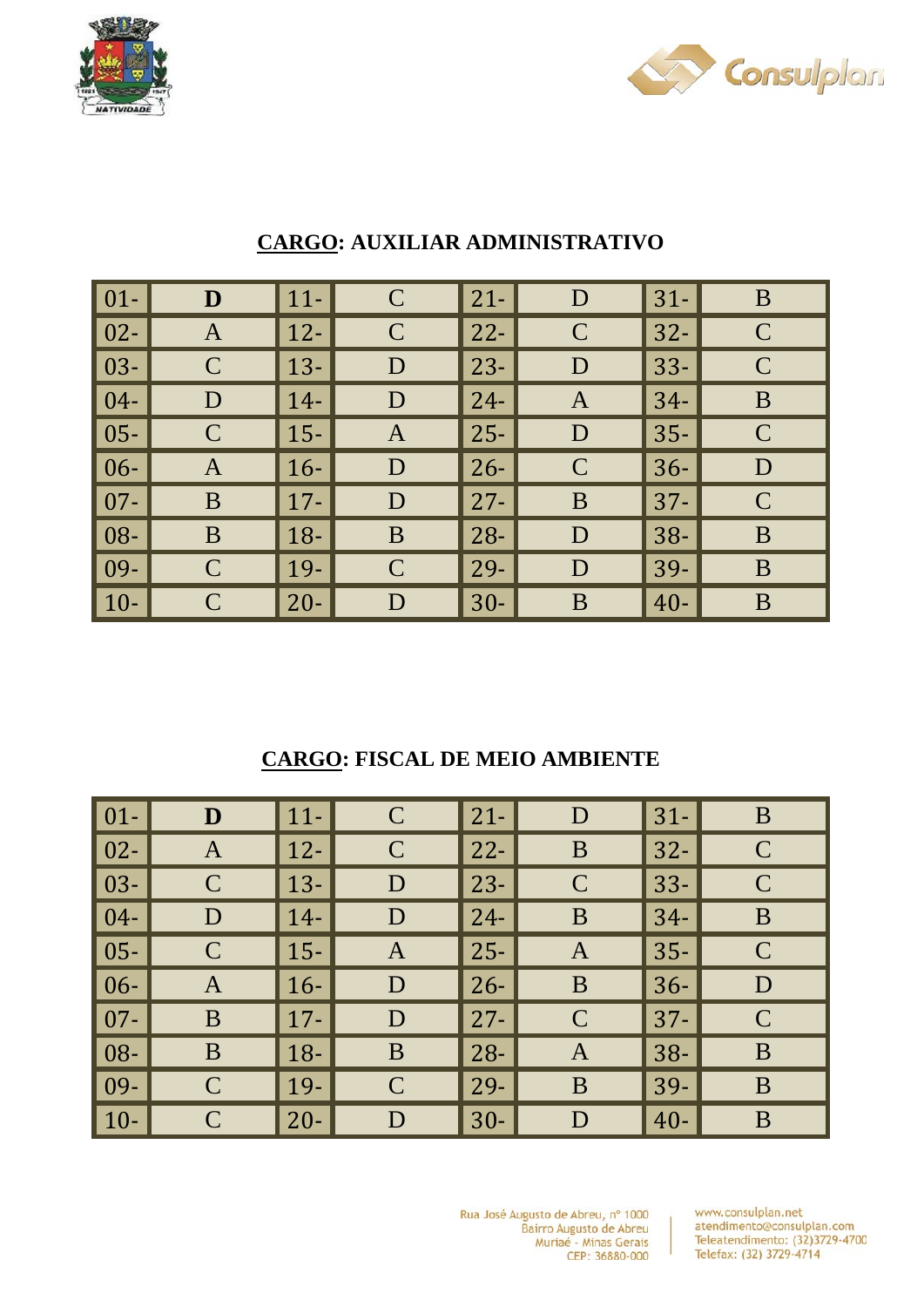



| $\vert$ 01-  | D            | $11-$  | $\mathbf C$  | $21 -$ | $\mathbf C$   | $31-$  | B            |
|--------------|--------------|--------|--------------|--------|---------------|--------|--------------|
| $\vert$ 02-  | A            | $12-$  | $\mathsf{C}$ | $22 -$ | $\mathcal{C}$ | $32 -$ | $\mathsf{C}$ |
| $\vert$ 03-  | $\mathbf C$  | $13 -$ | D            | $23 -$ | $\mathcal{C}$ | $33 -$ | $\mathsf{C}$ |
| $\vert$ 04-  | D            | $14-$  | D            | $24-$  | B             | $34-$  | B            |
| $\vert$ 05-  | $\mathbf C$  | $ 15-$ | $\mathbf{A}$ | $25 -$ | $\mathbf{A}$  | $35 -$ | $\mathsf{C}$ |
| $\vert 06 -$ | A            | $16-$  | D            | $26 -$ | D             | $36 -$ | D            |
| $\vert$ 07-  | B            | $17 -$ | D            | $27 -$ | $\mathbf{A}$  | $37 -$ | $\mathsf{C}$ |
| $\vert$ 08-  | B            | $18-$  | B            | $28 -$ | $\mathbf{A}$  | $38 -$ | B            |
| $\vert$ 09-  | $\mathsf{C}$ | 19-    | $\mathsf{C}$ | $29-$  | A             | 39-    | B            |
| $\vert$ 10-  | $\mathbf C$  | $20 -$ | D            | $30-$  | A             | $40 -$ | B            |

# **CARGO: FISCAL SANITÁRIO**

### **CARGO: INSPETOR DE ALUNOS**

| $\vert$ 01-  | D            | $\vert$ 11- | $\mathcal{C}$ | $21 -$ | B             | $31 -$ | B             |
|--------------|--------------|-------------|---------------|--------|---------------|--------|---------------|
| $\vert$ 02-  | A            | $\vert$ 12- | $\mathcal{C}$ | $22 -$ | $\mathsf{C}$  | $32 -$ | $\mathbf C$   |
| $\vert$ 03-  | $\mathbf C$  | $\vert$ 13- | D             | $23 -$ | $\mathbf C$   | $33 -$ | $\mathcal{C}$ |
| $\vert$ 04-  | D            | $14-$       | D             | $24 -$ | D             | $34-$  | B             |
| $\vert$ 05-  | $\mathsf{C}$ | $\vert$ 15- | $\mathbf{A}$  | $25 -$ | D             | $35 -$ | $\mathsf{C}$  |
| $\vert 06 -$ | $\mathbf{A}$ | $\vert$ 16- | D             | $26 -$ | B             | $36 -$ | D             |
| $\vert$ 07-  | B            | $\vert$ 17- | D             | $27 -$ | $\mathcal{C}$ | $37 -$ | $\mathbf C$   |
| $ 08-$       | B            | $\vert$ 18- | B             | $28 -$ | D             | $38 -$ | B             |
| $ 09-$       | $\mathbf C$  | $\vert$ 19- | $\mathcal{C}$ | $29-$  | $\mathbf C$   | $39-$  | B             |
| $\vert$ 10-  | $\mathbf C$  | $20 -$      | D             | $30-$  | D             | $40 -$ | B             |

Rua José Augusto de Abreu, nº 1000 Bairro Augusto de Abreu<br>Muriaé - Minas Gerais CEP: 36880-000

www.consulplan.net atendimento@consulplan.com Teleatendimento: (32)3729-4700 Telefax: (32) 3729-4714

Ť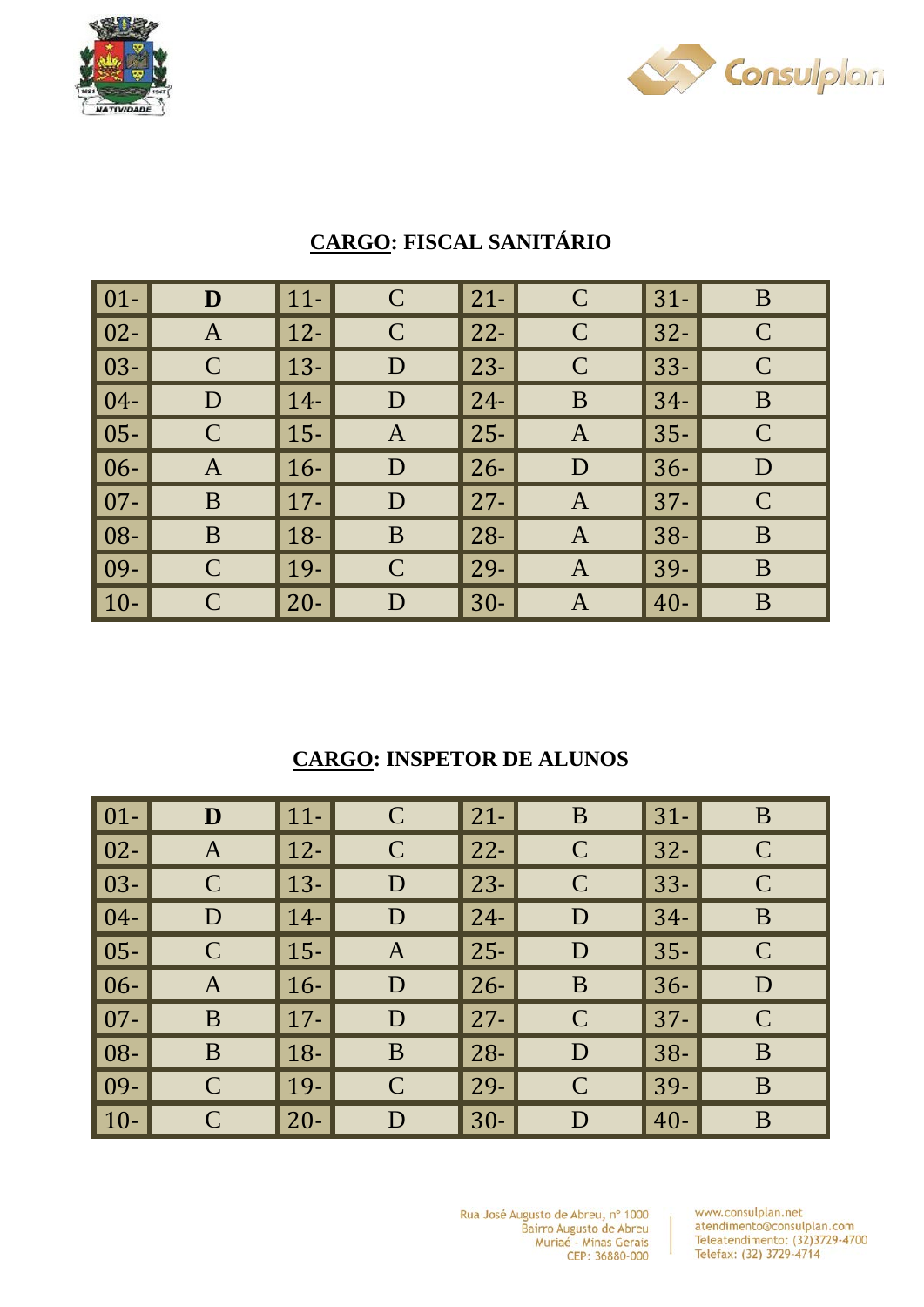



| $\vert 01 -$ | $\mathsf C$ | $11-$       | B             | $21 -$ | B            | $31 -$ | B            |
|--------------|-------------|-------------|---------------|--------|--------------|--------|--------------|
| $\vert$ 02-  | $\mathbf C$ | $12-$       | A             | $22 -$ | #            | $32 -$ | B            |
| $\vert$ 03-  | $\mathbf C$ | $13 -$      | $\mathcal{C}$ | $23 -$ | $\mathsf{C}$ | $33 -$ | $\mathbf{A}$ |
| $\vert$ 04-  | B           | $14-$       | $\mathbf C$   | $24 -$ | #            | $34-$  | $\mathbf{A}$ |
| $\vert$ 05-  | B           | $15-$       | B             | $25 -$ | D            | $35 -$ | $\mathbf{A}$ |
| $\vert 06 -$ | D           | $16-$       | A             | $26 -$ | D            | $36 -$ | $\mathbf{A}$ |
| $\vert$ 07-  | $\mathbf C$ | $\vert$ 17- | D             | $27 -$ | $\mathbf{A}$ | $37 -$ | $\mathbf{A}$ |
| $\vert$ 08-  | $\mathbf C$ | $18-$       | B             | $28 -$ | $\mathbf{A}$ | $38 -$ | B            |
| $\vert$ 09-  | A           | $19-$       | B             | $29-$  | D            | $39-$  | B            |
| $\vert$ 10-  | D           | $20 -$      | B             | $30 -$ | D            | $40 -$ | D            |

# **CARGO: AGENTE SANITÁRIO**

### **CARGO: COZINHEIRO**

| $01 -$ | $\mathbf C$  | $\vert$ 11- | B             | $21 -$ | A             | $31 -$ | B            |
|--------|--------------|-------------|---------------|--------|---------------|--------|--------------|
| $02 -$ | $\mathsf{C}$ | $12 -$      | $\mathbf{A}$  | $22 -$ | D             | $32 -$ | B            |
| 03-    | $\mathsf{C}$ | $\vert$ 13- | $\mathbf C$   | $23 -$ | $\mathbf C$   | $33 -$ | $\mathbf{A}$ |
| $04 -$ | B            | $14-$       | $\mathcal{C}$ | $24 -$ | $\mathcal{C}$ | $34-$  | A            |
| $05 -$ | B            | $\vert$ 15- | B             | $25 -$ | B             | $35 -$ | A            |
| $06 -$ | D            | $16-$       | $\mathbf{A}$  | $26 -$ | $\mathbf{A}$  | $36 -$ | $\mathbf{A}$ |
| $07 -$ | $\mathsf{C}$ | $17 -$      | D             | $27 -$ | A             | $37 -$ | A            |
| 08-    | $\mathsf{C}$ | $\vert$ 18- | B             | $28 -$ | B             | $38 -$ | B            |
| 09-    | A            | $\vert$ 19- | B             | 29-    | D             | 39-    | B            |
| $10-$  | D            | $20 -$      | B             | $30-$  | $\mathcal{C}$ | $40 -$ | D            |

Rua José Augusto de Abreu, nº 1000 Bairro Augusto de Abreu<br>Muriaé - Minas Gerais CEP: 36880-000

www.consulplan.net atendimento@consulplan.com Teleatendimento: (32)3729-4700 Telefax: (32) 3729-4714

 $\overline{1}$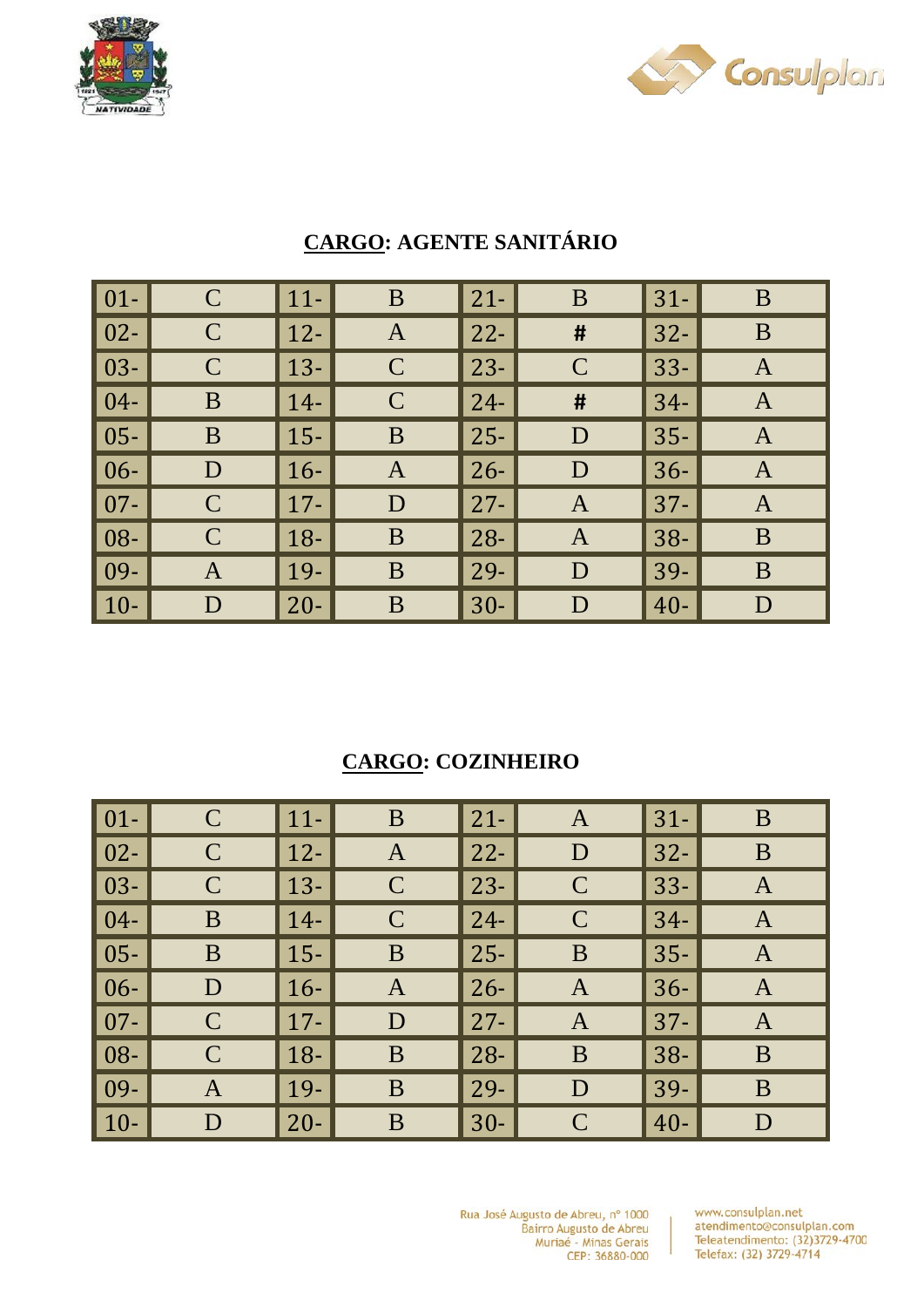



| $\vert 01 -$ | $\mathsf C$  | $11-$       | $\bf{B}$      | $21 -$ | A             | $31 -$ | B              |
|--------------|--------------|-------------|---------------|--------|---------------|--------|----------------|
| $\vert 02 -$ | $\mathbf C$  | $\vert$ 12- | $\mathbf{A}$  | $22 -$ | D             | $32 -$ | B              |
| $\vert$ 03-  | $\mathsf{C}$ | $\vert$ 13- | $\mathcal{C}$ | $23 -$ | $\mathsf{C}$  | $33 -$ | $\mathbf{A}$   |
| $\boxed{04}$ | B            | $14-$       | $\mathbf C$   | $24 -$ | $\mathbf{A}$  | $34-$  | $\overline{A}$ |
| $\vert$ 05-  | B            | $15-$       | B             | $25 -$ | B             | $35 -$ | $\mathbf{A}$   |
| $\vert 06 -$ | D            | $16-$       | A             | $26 -$ | D             | $36 -$ | $\mathbf{A}$   |
| $\vert 07 -$ | $\mathsf{C}$ | $\vert$ 17- | D             | $27 -$ | A             | $37 -$ | A              |
| $\vert 08 -$ | $\mathbf C$  | $\vert$ 18- | B             | $28 -$ | $\mathbf C$   | $38 -$ | B              |
| $\vert$ 09-  | A            | $\vert$ 19- | B             | 29-    | B             | 39-    | B              |
| $\vert$ 10-  | D            | $20 -$      | B             | $30-$  | $\mathcal{C}$ | $40 -$ | D              |

### **CARGO: ELETRICISTA**

#### **CARGO: GUARDA MUNICIPAL AMBIENTAL**

| $\vert$ 01- $\vert$ | $\mathbf C$   | $\vert$ 11- | B             | $\vert$ 21-  | $\bf{A}$      | $31 -$ | B            |
|---------------------|---------------|-------------|---------------|--------------|---------------|--------|--------------|
| $\vert$ 02-         | $\mathbf C$   | $\vert$ 12- | $\mathbf{A}$  | $\vert$ 22-  | $\mathbf{A}$  | $32-$  | B            |
| $\vert$ 03-         | $\mathsf{C}$  | $\vert$ 13- | $\mathsf{C}$  | $\vert$ 23-  | $\mathsf{C}$  | $33 -$ | $\mathbf{A}$ |
| $\sqrt{04}$         | B             | $\vert$ 14- | $\mathcal{C}$ | $\vert$ 24-  | A             | $34-$  | $\mathbf{A}$ |
| $\vert$ 05-         | B             | $\vert$ 15- | B             | $\vert$ 25-  | $\mathcal{C}$ | $35 -$ | A            |
| $\vert 06 -$        | D             | $16-$       | A             | $\vert 26 -$ | B             | $36 -$ | $\mathbf{A}$ |
| $\vert$ 07-         | $\mathbf C$   | $\vert$ 17- | D             | $\vert$ 27-  | B             | $37 -$ | A            |
| $\vert 08 -$        | $\mathcal{C}$ | $\vert$ 18- | B             | $\vert$ 28-  | $\mathcal{C}$ | $38 -$ | B            |
| $\vert$ 09-         | A             | $\vert$ 19- | B             | $\vert$ 29-  | A             | 39-    | B            |
| $\vert$ 10-         | D             | $20 -$      | B             | $\vert$ 30-  | D             | $40 -$ | D            |

Rua José Augusto de Abreu, nº 1000 Bairro Augusto de Abreu<br>Muriaé - Minas Gerais CEP: 36880-000

www.consulplan.net atendimento@consulplan.com Teleatendimento: (32)3729-4700 Telefax: (32) 3729-4714

 $\overline{1}$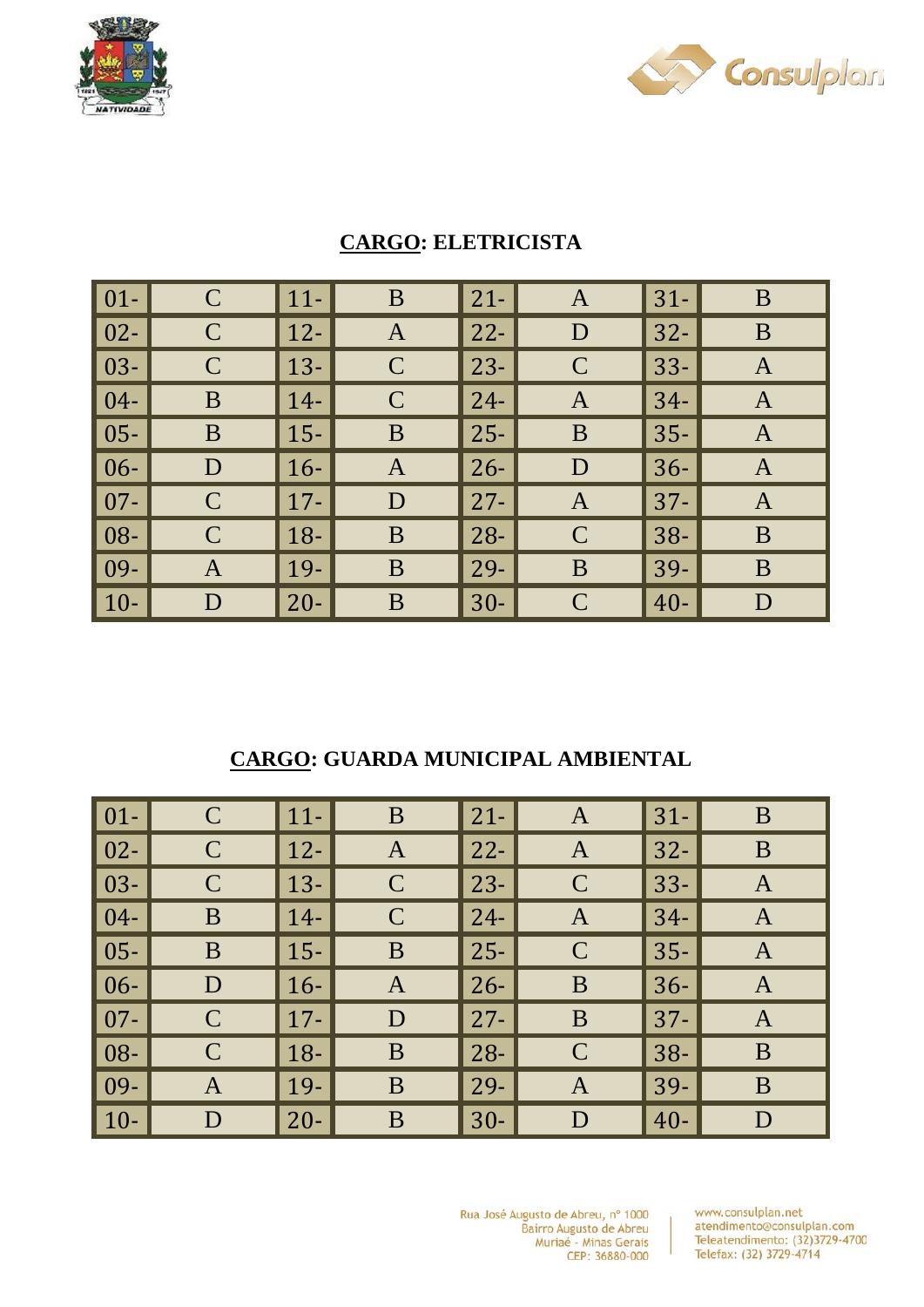



| $\vert$ 01-  | $\mathbf C$  | $11-$  | B             | $21 -$ | $\mathcal{C}$ | $31 -$ | B            |
|--------------|--------------|--------|---------------|--------|---------------|--------|--------------|
| $\vert$ 02-  | $\mathbf C$  | $12-$  | $\mathbf{A}$  | $22 -$ | $\mathbf{A}$  | $32 -$ | B            |
| $\vert$ 03-  | $\mathbf C$  | $13 -$ | $\mathcal{C}$ | $23 -$ | B             | $33 -$ | $\mathbf{A}$ |
| $\vert 04-$  | B            | $14-$  | $\mathcal{C}$ | $24 -$ | B             | $34-$  | $\mathbf{A}$ |
| $\vert$ 05-  | B            | $15 -$ | B             | $25 -$ | $\mathcal{C}$ | $35 -$ | $\mathbf{A}$ |
| $\vert 06 -$ | D            | $16-$  | $\mathbf{A}$  | $26 -$ | D             | $36-$  | $\mathbf{A}$ |
| $\vert$ 07-  | $\mathbf C$  | $17 -$ | D             | $27 -$ | $\mathbf{A}$  | $37 -$ | $\mathbf{A}$ |
| $\vert$ 08-  | $\mathsf{C}$ | $18 -$ | B             | $28 -$ | D             | $38 -$ | B            |
| $\vert$ 09-  | $\mathbf{A}$ | 19-    | B             | $29-$  | B             | 39-    | B            |
| $\vert$ 10-  | D            | $20 -$ | B             | $30-$  | B             | $40 -$ | D            |

# **CARGO: MECÂNICO DE VEÍCULOS E MÁQUINAS PESADAS**

### **CARGO: MOTORISTA DE AMBULÂNCIA**

| $01 -$ | $\mathsf{C}$ | $11-$  | B             | $\vert$ 21- | D             | $31-$  | B            |
|--------|--------------|--------|---------------|-------------|---------------|--------|--------------|
| $02 -$ | $\mathbf C$  | $12-$  | $\mathbf{A}$  | $\vert$ 22- | $\mathbf{A}$  | $32 -$ | $\bf{B}$     |
| $03 -$ | $\mathsf C$  | $13 -$ | $\mathbf C$   | $\vert$ 23- | D             | $33 -$ | A            |
| $04 -$ | B            | $14-$  | $\mathcal{C}$ | $\vert$ 24- | D             | $34-$  | $\mathbf{A}$ |
| $05 -$ | B            | $15-$  | B             | $\vert$ 25- | A             | $35 -$ | A            |
| $06 -$ | D            | $16-$  | A             | $\vert$ 26- | $\mathcal{C}$ | $36 -$ | $\mathbf{A}$ |
| $07 -$ | $\mathsf{C}$ | $17 -$ | D             | $\vert$ 27- | D             | $37 -$ | A            |
| 08-    | $\mathsf{C}$ | $18-$  | B             | $\vert$ 28- | B             | $38 -$ | B            |
| 09-    | A            | 19-    | B             | $\vert$ 29- | $\mathbf{A}$  | 39-    | B            |
| $10-$  | D            | $20 -$ | B             | $\vert$ 30- | $\mathcal{C}$ | $40 -$ | D            |

Rua José Augusto de Abreu, nº 1000 Bairro Augusto de Abreu Muriaé - Minas Gerais CEP: 36880-000

www.consulplan.net atendimento@consulplan.com Teleatendimento: (32)3729-4700 Telefax: (32) 3729-4714

 $\mathbf{I}$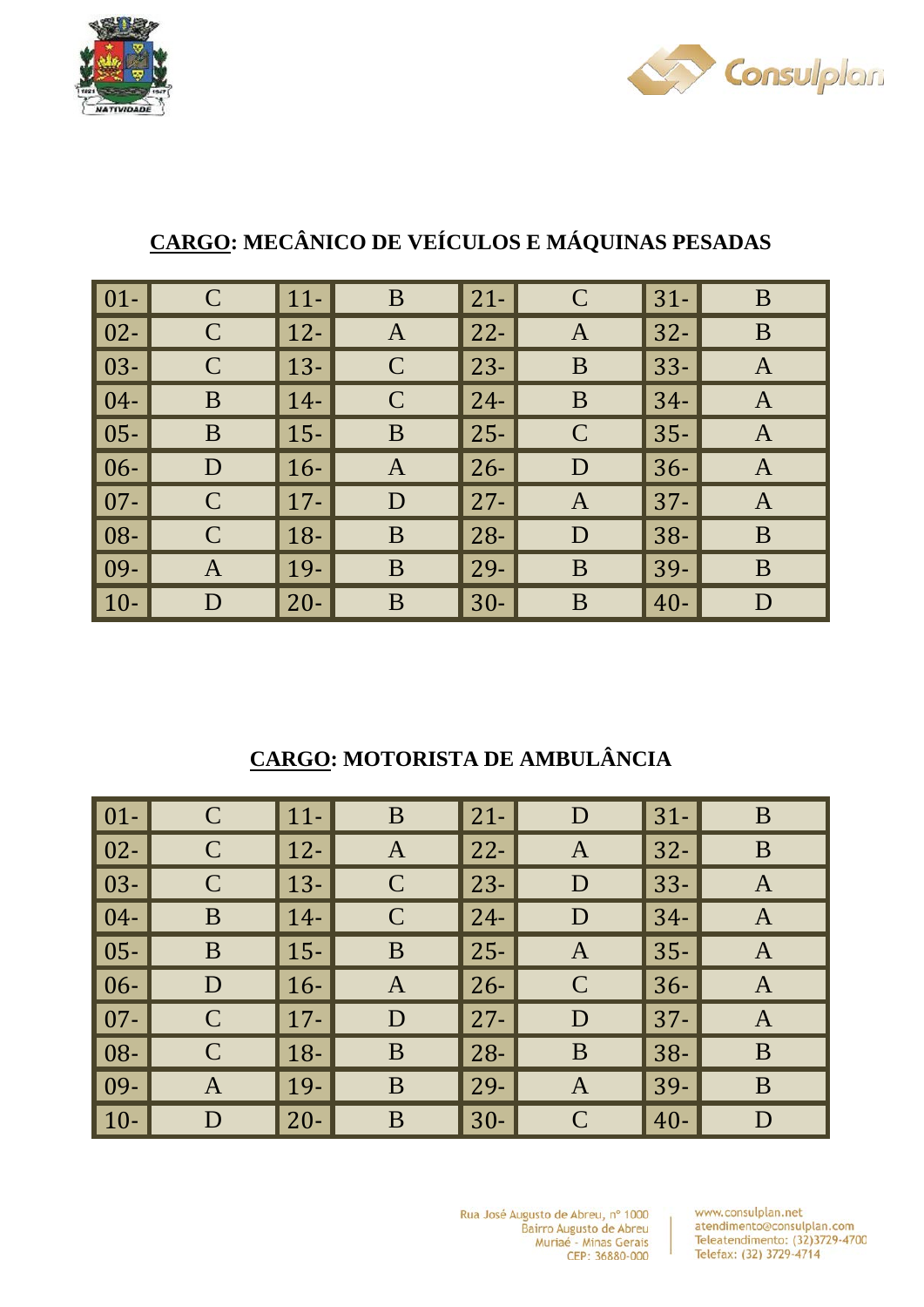



| $\vert 01 -$ | $\mathsf{C}$ | $\vert$ 11- | $\bf{B}$      | $21 -$ | D             | $31 -$ | B            |
|--------------|--------------|-------------|---------------|--------|---------------|--------|--------------|
| $\vert$ 02-  | $\mathbf C$  | $\vert$ 12- | $\mathbf{A}$  | $22 -$ | $\mathbf{A}$  | $32 -$ | B            |
| $\vert 03 -$ | $\mathbf C$  | $\vert$ 13- | $\mathcal{C}$ | $23 -$ | D             | $33 -$ | $\mathbf{A}$ |
| $\mid$ 04-   | B            | $\vert$ 14- | $\mathcal{C}$ | $24 -$ | D             | $34-$  | $\mathbf{A}$ |
| $\vert$ 05-  | B            | $\vert$ 15- | B             | $25 -$ | $\mathbf{A}$  | $35 -$ | $\mathbf{A}$ |
| $\mid$ 06-   | $\mathbf D$  | $\vert$ 16- | A             | $26 -$ | $\mathcal{C}$ | $36 -$ | A            |
| $\vert$ 07-  | $\mathsf{C}$ | $\vert$ 17- | D             | $27 -$ | D             | $37 -$ | $\mathbf{A}$ |
| $\mid$ 08-   | $\mathsf{C}$ | $\vert$ 18- | B             | $28 -$ | B             | $38 -$ | B            |
| $\mid$ 09-   | $\mathbf A$  | $\vert$ 19- | B             | $29-$  | $\mathbf A$   | 39-    | B            |
| $\vert$ 10-  | D            | $\vert$ 20- | B             | $30-$  | $\mathcal{C}$ | $40 -$ | D            |

## **CARGO: MOTORISTA DE VEÍCULOS LEVES**

### **CARGO: MOTORISTA DE VEÍCULOS PESADOS**

| $\vert$ 01- $\vert$ | $\mathbf C$  | $\vert$ 11- | B             | $21 -$ | D             | $31-$  | B            |
|---------------------|--------------|-------------|---------------|--------|---------------|--------|--------------|
| $\vert$ 02-         | $\mathbf C$  | $\vert$ 12- | $\mathbf{A}$  | $22 -$ | A             | $32 -$ | B            |
| $\vert$ 03-         | $\mathsf{C}$ | $13-$       | $\mathcal{C}$ | $23 -$ | D             | $33 -$ | A            |
| $\vert 04-$         | B            | $14-$       | $\mathcal{C}$ | $24 -$ | D             | $34-$  | A            |
| $\vert$ 05-         | B            | $15 -$      | B             | $25 -$ | A             | $35 -$ | A            |
| $\vert 06 -$        | D            | $16-$       | $\mathbf{A}$  | $26 -$ | $\mathcal{C}$ | $36 -$ | $\mathbf{A}$ |
| $\vert$ 07-         | $\mathbf C$  | $\vert$ 17- | D             | $27 -$ | D             | $37 -$ | A            |
| $\vert 08 -$        | $\mathsf{C}$ | $\vert$ 18- | B             | $28 -$ | B             | $38 -$ | B            |
| $\vert$ 09-         | A            | $\vert$ 19- | B             | 29-    | $\mathbf{A}$  | 39-    | B            |
| $\vert$ 10-         | D            | $20 -$      | B             | $30-$  | $\mathcal{C}$ | $40 -$ | D            |

Rua José Augusto de Abreu, nº 1000 Bairro Augusto de Abreu Muriaé - Minas Gerais CEP: 36880-000

www.consulplan.net atendimento@consulplan.com Teleatendimento: (32)3729-4700 Telefax: (32) 3729-4714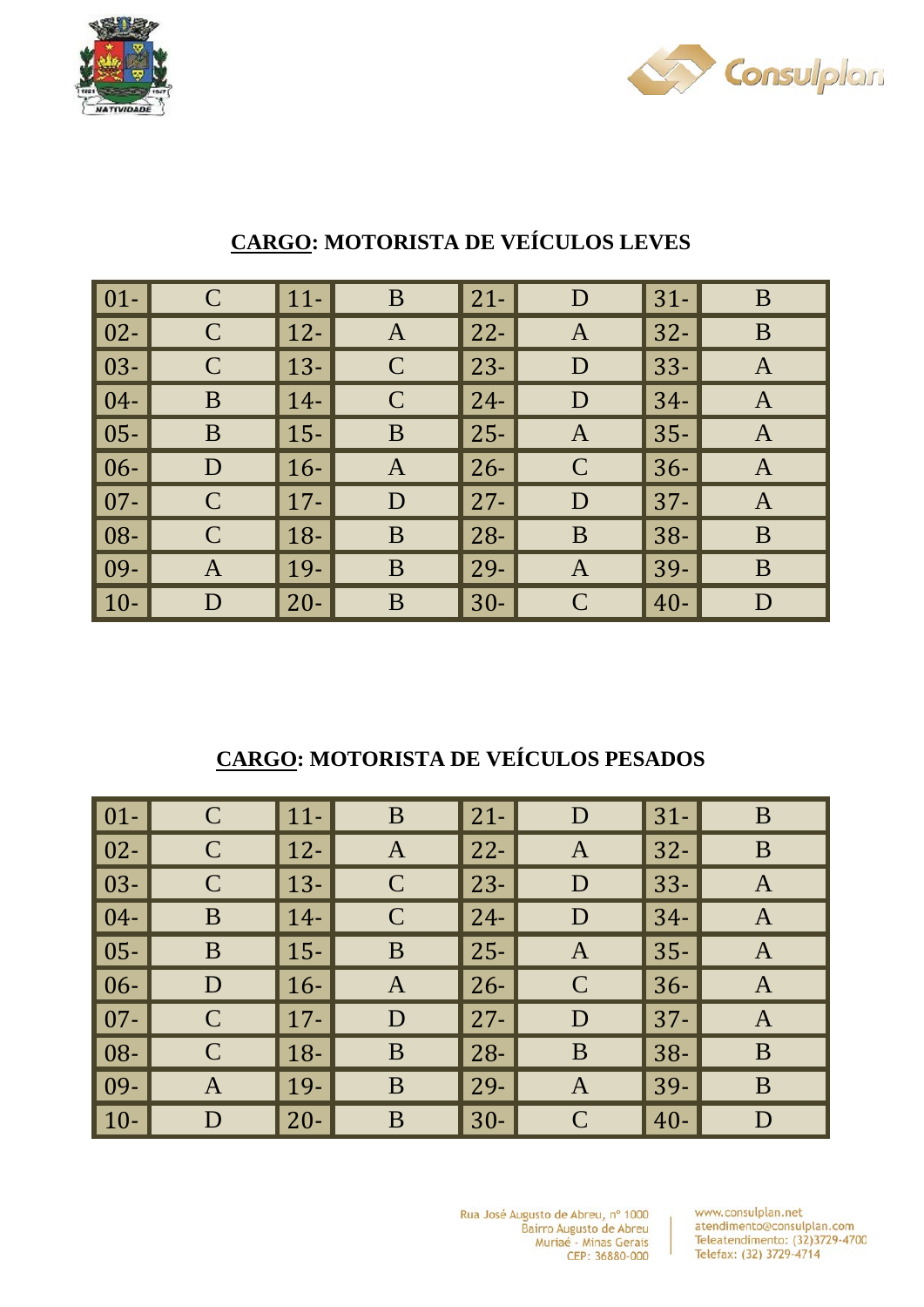



| $\vert 01 -$ | $\mathsf{C}$  | $\vert$ 11- | $\bf{B}$      | $21 -$ | B             | $31 -$ | B            |
|--------------|---------------|-------------|---------------|--------|---------------|--------|--------------|
| $\vert$ 02-  | $\mathbf C$   | $\vert$ 12- | $\mathbf{A}$  | $22 -$ | B             | $32 -$ | B            |
| $\mid$ 03-   | $\mathbf C$   | $\vert$ 13- | $\mathcal{C}$ | $23 -$ | $\mathcal{C}$ | $33 -$ | $\mathbf{A}$ |
| $\vert 04 -$ | B             | $\vert$ 14- | $\mathcal{C}$ | $24 -$ | $\mathbf{A}$  | $34-$  | $\mathbf{A}$ |
| $\mid$ 05-   | B             | $\vert$ 15- | B             | $25 -$ | $\mathsf{C}$  | $35 -$ | $\mathbf{A}$ |
| $\vert 06 -$ | D             | $\vert$ 16- | A             | $26 -$ | A             | $36-$  | $\mathbf{A}$ |
| $\vert$ 07-  | $\mathbf C$   | $\vert$ 17- | D             | $27 -$ | $\mathbf{A}$  | $37 -$ | $\mathbf{A}$ |
| $\mid$ 08-   | $\mathcal{C}$ | $\vert$ 18- | B             | $28 -$ | $\mathcal{C}$ | $38 -$ | B            |
| $\mid$ 09-   | A             | $\vert$ 19- | B             | $29-$  | $\mathbf{A}$  | 39-    | B            |
| $\vert$ 10-  | D             | $\vert$ 20- | B             | $30-$  | D             | $40 -$ | D            |

## **CARGO: OPERADOR DE MÁQUINAS PESADAS**

### **CARGO: ARTÍFICE DE OBRAS E SERVIÇOS PÚBLICOS**

| $01 -$ | B | $11-$  | D             | $21 -$ | D             |
|--------|---|--------|---------------|--------|---------------|
| $02 -$ | A | $12-$  | B             | $22 -$ | B             |
| $03 -$ | A | $13 -$ | B             | $23-$  | D             |
| $04 -$ | A | $14-$  | D             | $24-$  | A             |
| $05 -$ | B | $15 -$ | D             | $25 -$ | A             |
| $06 -$ | B | $16-$  | A             | $26 -$ | A             |
| $07 -$ | A | $17 -$ | $\mathcal{C}$ | $27 -$ | A             |
| 08-    | D | $18 -$ | D             | $28 -$ | A             |
| 09-    | B | 19-    | D             | $29 -$ | $\mathcal{C}$ |
| $10-$  | A | $20 -$ | $\mathcal{C}$ | $30 -$ | $\mathsf{D}$  |

Rua José Augusto de Abreu, nº 1000 Bairro Augusto de Abreu Muriaé - Minas Gerais CEP: 36880-000

www.consulplan.net atendimento@consulplan.com Teleatendimento: (32)3729-4700 Telefax: (32) 3729-4714

 $\overline{1}$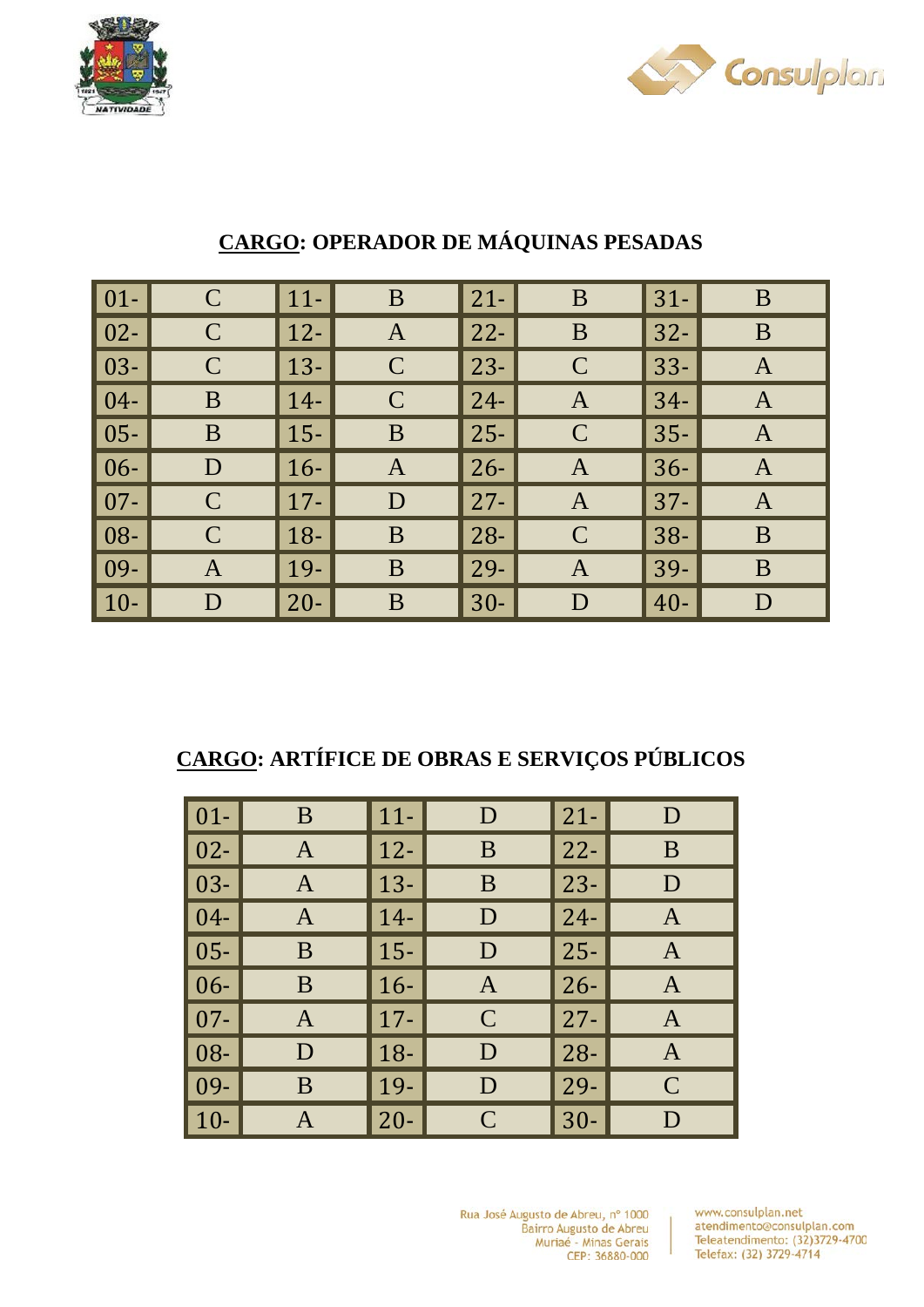



## **CARGO: AUXILIAR DE OBRAS E SERVIÇOS PÚBLICOS**

| $\vert 01 -$ | B | $11-$  | D             | $21 -$ | D            |
|--------------|---|--------|---------------|--------|--------------|
| $\vert$ 02-  | A | $12 -$ | B             | $22 -$ | B            |
| $\vert$ 03-  | A | $13 -$ | B             | $23 -$ | D            |
| $\vert 04-$  | A | $14-$  | D             | $24 -$ | A            |
| $\vert$ 05-  | B | $15 -$ | D             | $25 -$ | A            |
| $\vert 06 -$ | B | $16-$  | A             | $26 -$ | $\mathbf{A}$ |
| $\vert 07 -$ | A | $17 -$ | $\mathcal{C}$ | $27 -$ | A            |
| $\vert$ 08-  | D | $18-$  | D             | $28 -$ | $\mathbf{A}$ |
| $\vert$ 09-  | B | 19-    | D             | $29 -$ | $\mathbf C$  |
| $\vert$ 10-  |   | $20 -$ | $\mathcal{C}$ | $30 -$ | D            |

### **CARGO: AUXILIAR DE SERVIÇOS GERAIS**

| $\vert 01 -$ | B | $11-$  | D             | $21-$       | D             |
|--------------|---|--------|---------------|-------------|---------------|
| $\vert$ 02-  | A | $12-$  | B             | $22 -$      | B             |
| $\vert$ 03-  |   | $13 -$ | B             | $ 23-$      | D             |
| $\vert 04-$  | A | $14-$  | D             | $24-$       | A             |
| $\vert$ 05-  | B | $15 -$ | D             | $25-$       | A             |
| $\vert 06 -$ | B | $16-$  | Α             | $ 26-$      | A             |
| $\vert 07 -$ | A | $17 -$ | $\mathcal{C}$ | $27-$       | A             |
| $\vert 08 -$ | D | $18-$  | D             | $\vert$ 28- | A             |
| $\vert$ 09-  | B | $19 -$ | D             | $29-$       | $\mathcal{C}$ |
| $\vert$ 10-  |   | $20 -$ | $\mathcal{C}$ | $30 -$      | D             |

Rua José Augusto de Abreu, nº 1000 Bairro Augusto de Abreu Muriaé - Minas Gerais CEP: 36880-000

www.consulplan.net atendimento@consulplan.com Teleatendimento: (32)3729-4700 Telefax: (32) 3729-4714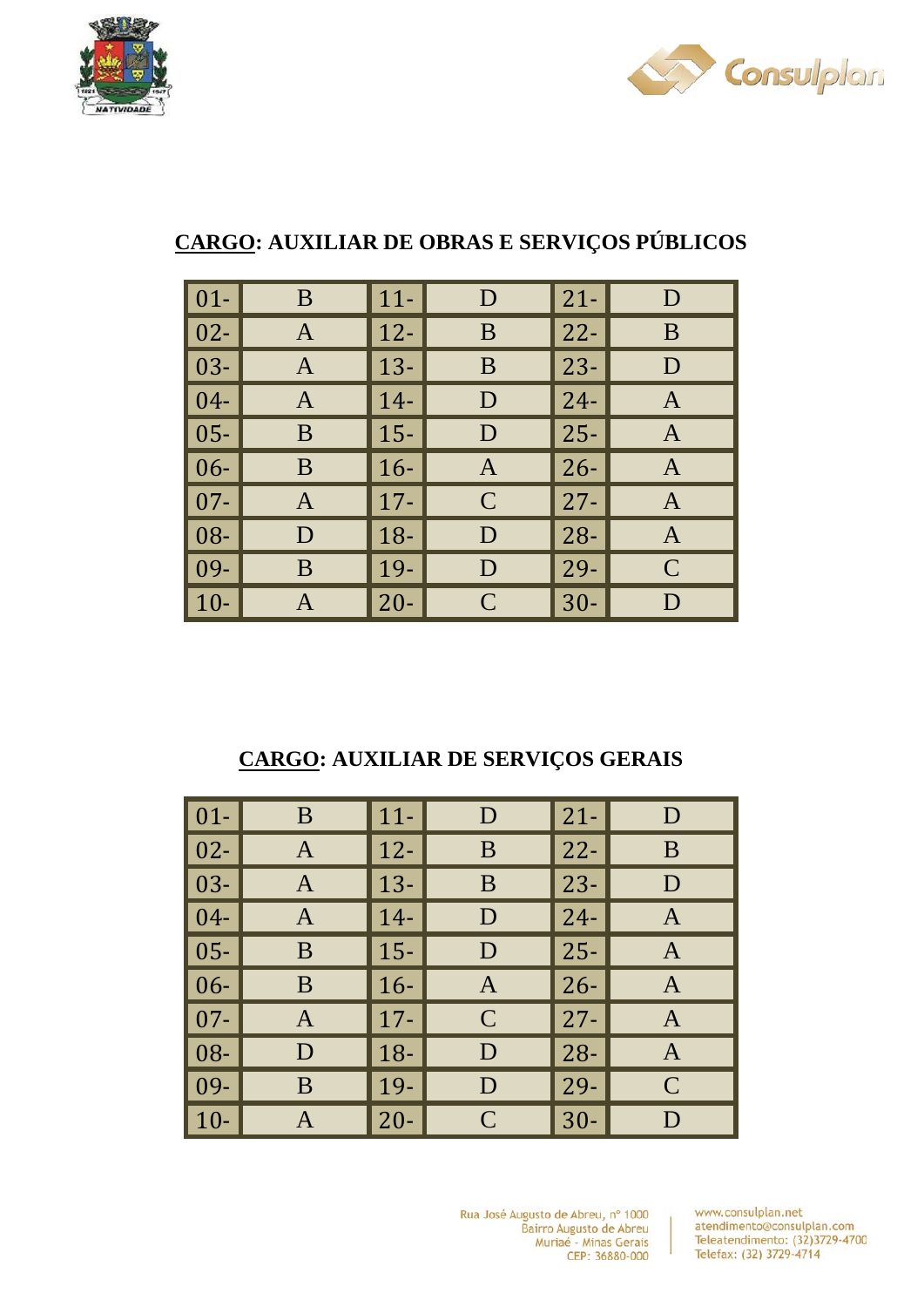



| $\boxed{01}$ | B | $11-$  | D              | $21 -$      | D            |
|--------------|---|--------|----------------|-------------|--------------|
| $\vert$ 02-  | A | $12 -$ | B              | $22 -$      | B            |
| $\vert$ 03-  | A | $13 -$ | B              | $23 -$      | D            |
| $\vert$ 04-  | A | $14-$  | D              | $24-$       | $\mathbf A$  |
| $\vert$ 05-  | B | $15 -$ | D              | $25-$       | A            |
| $\vert 06 -$ | B | $16-$  | $\overline{A}$ | $26-$       | $\mathbf{A}$ |
| $\vert 07 -$ | A | $17 -$ | $\mathcal{C}$  | $27-$       | A            |
| $\vert$ 08-  | D | $18 -$ | D              | $\vert$ 28- | $\mathbf{A}$ |
| $\vert$ 09-  | B | $19-$  | D              | $29-$       | $\mathbf C$  |
| $\vert$ 10-  | A | $20 -$ | $\mathcal{C}$  | $ 30-$      | D            |

#### **CARGO: MERENDEIRA**

## **CARGO: OPERADOR DE MÁQUINAS LEVES**

| $\vert 01 -$ | B | $11-$  | D             | $21-$       | D             |
|--------------|---|--------|---------------|-------------|---------------|
| $\vert$ 02-  | A | $12-$  | B             | $22 -$      | B             |
| $\vert$ 03-  |   | $13 -$ | B             | $ 23-$      | D             |
| $\vert 04-$  | A | $14-$  | D             | $24-$       | A             |
| $\vert$ 05-  | B | $15 -$ | D             | $25-$       | A             |
| $\vert 06 -$ | B | $16-$  | Α             | $ 26-$      | A             |
| $\vert 07 -$ | A | $17 -$ | $\mathcal{C}$ | $27-$       | A             |
| $\vert 08 -$ | D | $18-$  | D             | $\vert$ 28- | A             |
| $\vert$ 09-  | B | $19 -$ | D             | $29-$       | $\mathcal{C}$ |
| $\vert$ 10-  |   | $20 -$ | $\mathcal{C}$ | $30 -$      | D             |

Rua José Augusto de Abreu, nº 1000 Bairro Augusto de Abreu<br>Muriaé - Minas Gerais CEP: 36880-000

Ť